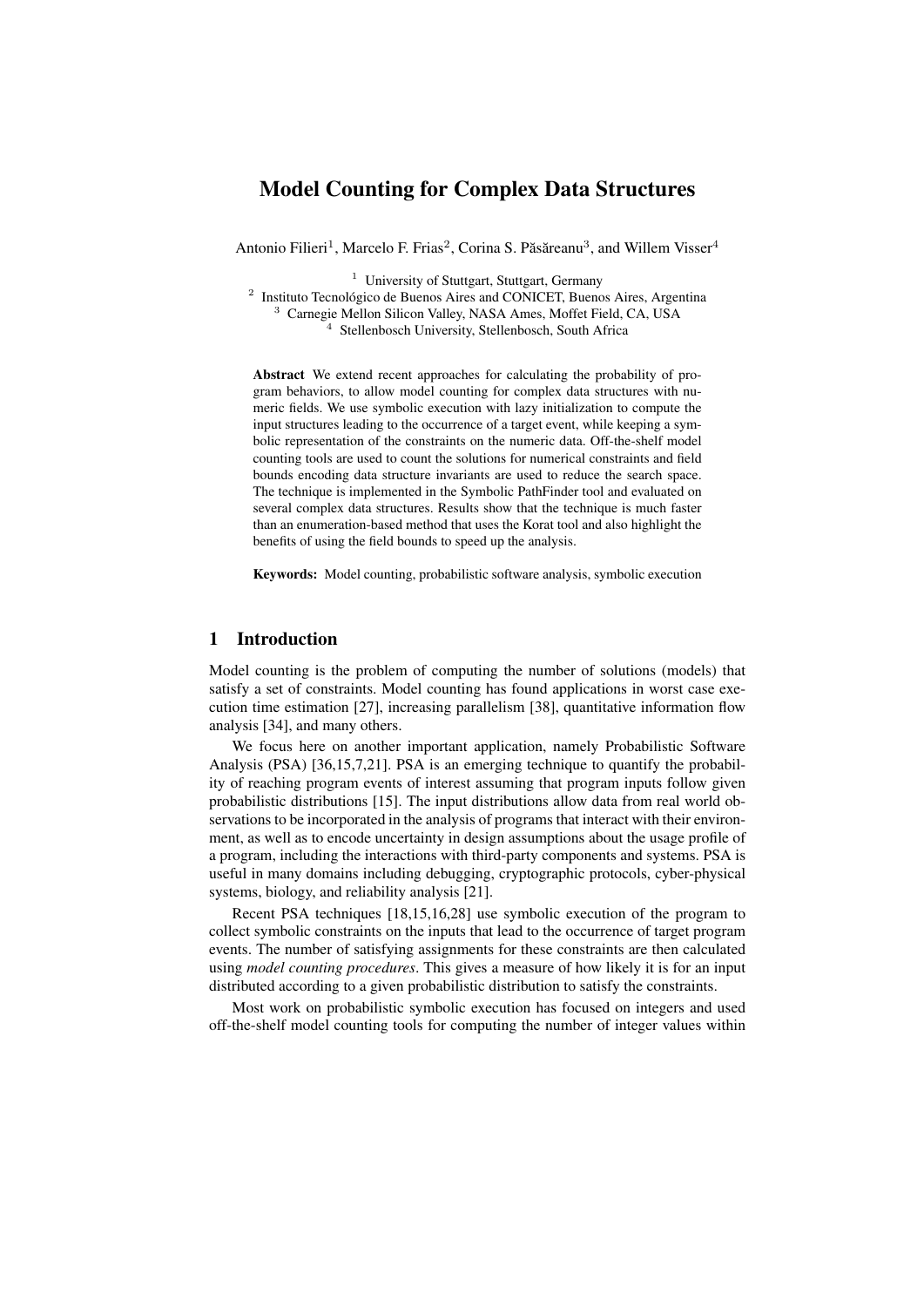the volume of a convex polytope, e.g. LattE [2], to compute probabilities [18,15,16,28]. Recent techniques have been introduced to estimate the (approximate) number of solutions for floating point constraints [7]. However these techniques can not directly be applied to complex data structures, such as lists and trees. Analysis of programs that manipulate complex data is well studied with many approaches available, see e.g. shape analysis [40], specification-based testing [9] and constraint solving [24], among others. However model counting for data structures has not been addressed so far.

In this paper we propose a model counting procedure for a combination of heap and numeric constraints collected along a symbolic execution of a program. A simple approach is to enumerate all the possible data structures up to a given size and then to check their validity against the given constraints. However this becomes quickly intractable for large solution sets. We instead propose an approach based on symbolic execution and *lazy initialization* [25] to generate and thus count data structures that satisfy mixed heap and numeric constraints; we further use off-the-shelf model counting procedures [2] for the numeric constraints.

Lazy initialization extends symbolic execution with the ability of handling input data structures: it constructs the heap as the program paths are explored, and defers concretization of symbolic heap objects as much as possible. It produces symbolic heaps that are pairwise non-isomorphic while guaranteeing that no relevant states are missed. It can thus be used as a powerful procedure for generating and *counting* all the structures (up to a given bound). We further use relational field bounds [35] to reduce the search space for the solutions. Intuitively, field bounds restrict the number of choices that lazy initialization needs to consider when it concretizes a part of the heap.

We have implemented the model counting procedure in the Symbolic PathFinder tool-set [32] and have evaluated it on several complex data structure subjects from the literature. The experiments show that our proposed approach scales much better than an optimized enumeration-based method that uses the Korat tool [9]. The experiments also show the benefits of relational bounds on the overall cost of model counting.

## 2 Background

## 2.1 Symbolic Execution

Symbolic Execution [26,12] is a program analysis technique that executes programs on unspecified inputs, by using symbolic inputs instead of concrete data. The state of a symbolically executed program is defined by the (symbolic) values of the program variables, a *path condition* ( $PC$ ), and a program counter. The path condition is a (quantifierfree) boolean formula over the symbolic inputs; it accumulates constraints on the inputs to follow that path. The program counter defines the next statement to be executed.

A *symbolic execution tree* characterizes the execution paths followed during symbolic execution. The tree nodes represent program states and the arcs the transitions between states due to the execution of program instructions. Typical applications of symbolic execution include test case generation and error detection, with many tools available [32,20,37,10]. Symbolic execution of looping programs may result in an infinite symbolic execution tree. For this reason, symbolic execution is typically run with a (user-specified) bound on the search depth. Our work on probabilistic software analysis uses the symbolic execution tool Symbolic PathFinder (SPF) [32].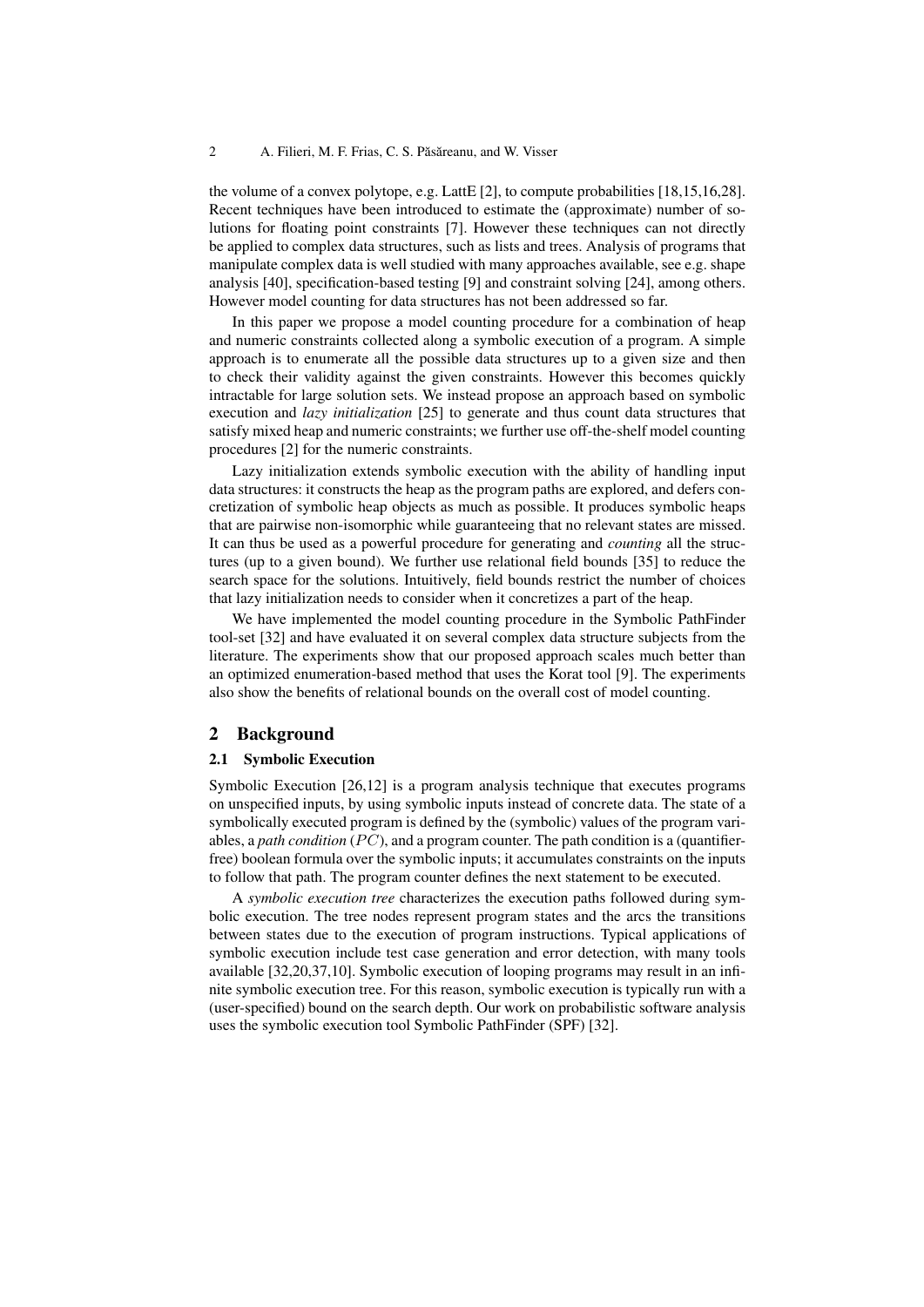Lazy Initialization SPF uses lazy initialization [25] to handle dynamic input data structures (e.g., lists and trees). The components of the program inputs are initialized on an "as-needed" basis. The intuition is as follows. To symbolically execute method m of class C, SPF creates a new object o of class C, leaving all its fields uninitialized. When a reference field  $\epsilon$  of type T is accessed in m for the first time, SPF non-deterministically sets  $f$  to null, to a new object of type  $T$  with uninitialized fields, or to an alias to a previously initialized object of type T. This enables the systematic exploration of different heap configurations during symbolic execution. Here we will also consider an optimized form of lazy initialization called Bounded Lazy Initialization (BLISS) [35] that uses relational bounds and SAT solving to reduce the number of possible structures to consider. BLISS reduces the time and memory requirements over lazy initialization and therefore makes the techniques for counting discussed here tractable.

## 2.2 Probabilistic Software Analysis

We build on our previous work from [18,15,7], that uses symbolic execution for PSA. The goal of the analysis is: (1) to identify the symbolic constraints characterizing the inputs that make the execution satisfy a given property, and then (2) to quantify the probability of satisfying the constraints. For simplicity, we assume the satisfaction of the target property to be characterized by the occurrence of a target event (e.g. successful termination or failure), but our work extends to bounded LTL [41] as well.

The analysis works with a limited budget of symbolic paths, obtained with a bounded symbolic execution of the program. Some of these paths lead to failure and some of them to success (termination without failure). These path conditions are classified in two disjoint sets:  $PC^s = \{PC^s_1, PC^s_2, ..., PC^s_m\}$  and  $PC^f = \{PC^f_1, PC^f_2, ..., PC^f_p\}$ . The path conditions may not cover the full input domain due to inherent incompleteness in the analysis, e.g. due to non-terminating loops or non-exhaustive path exploration. These remaining paths are called *grey* paths and are used in [15] to quantify the confidence one can put in the bounded symbolic analysis.

Probabilistic Usage Profiles The constraints generated with symbolic execution are analyzed to quantify the likelihood of an input to satisfy them, where the inputs are distributed according to given *usage profiles* [15]. A usage profile is a probabilistic characterization of the software interactions with the external world, e.g. the users or the physical execution environment. It assigns to each valid combination of inputs its probability to occur during execution. Usage profiles can be specified based on physical phenomena, known sensor parameters or other domain specific knowledge about the program and its deployment context. They can also be built automatically based on observed data from past usages of the program [19,5].

In [15], we assumed that all the input variables range over finite discrete domains, whose joining is generically indicated as D. We relaxed this assumption in more recent work [7]. We profile the expected usage for the program through a profile *UP*, which is a set of pairs  $\langle c_i, p_i \rangle$  where  $c_i$  is a *usage scenario* defined as a (constraint representing a) subset of D and  $p_i$  ( $p_i \ge 0$ ) is the probability that a user input belongs to  $c_i$ . We further require, for simplicity,  $\{c_i\}$  to be a complete partition of D, and thus  $\sum_i p_i = 1$ . Intuitively,  $UP$  is the distribution over the input space. Notice that  $c_i$  could contain even a single element of D, allowing for the finest grained specifications of *UP*.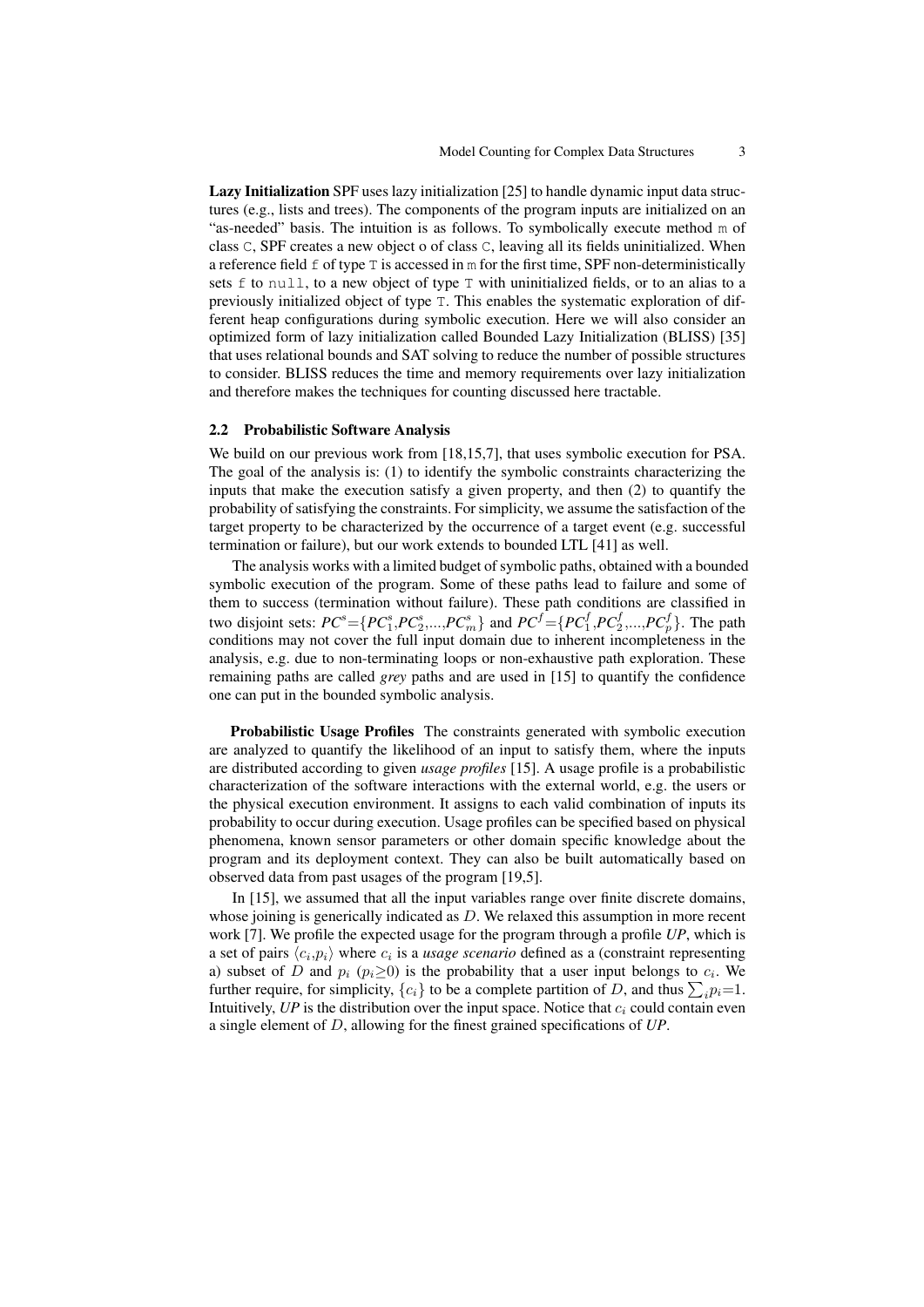Given the output of symbolic execution, the probability of success can be defined as the probability of executing the program  $(P)$  with an input satisfying any of the successful path conditions, given the profile *UP*. This definition can be formalized as  $Pr^{s}(P) = \sum_{i} Pr(PC_{i}^{s} | UP)$ . An analogous definition is provided for the probability of failure,  $Pr^{f}(P)$ . The probability of grey paths is  $1-(Pr^{s}(P)+Pr^{f}(P))$  and it quantifies the ratio of elements of the input domain for which neither success nor failure have been revealed for the current analysis. This information is a measure of the confidence we can put on the probability estimation, under the current exploration bound.

Computing Probabilities with Model Counting To compute the probabilities of path conditions, we use a quantification procedure for the generated constraints. In [15] we used model counting techniques, i.e. LattE [14], to calculate the exact number of points of a bounded (possibly very large) discrete domain that satisfy linear constraints. Recently [7], we developed quantification procedures for the analysis of programs that have mixed integer and floating point constraints of arbitrary complexity.

To compute the probability of a path (described by PC) we use the fact that UP defines a partition of the input domain and then, from the law of total probability [33]:

$$
Pr(PC | UP) = \sum_{i} Pr(PC | c_i) \cdot p_i
$$

Furthermore, from the definition of conditional probability [33]:  $Pr(PC \mid c_i) = Pr(PC \wedge c_i)$  $c_i$ )/ $Pr(c_i)$ .

To use model-counting techniques for the computation of the conditional probabilities, let us define for a constraint c the function  $\sharp(c)$  that returns the number of elements of D satisfying c.  $\sharp(\cdot)$  is always a finite non negative integer because we assumed D finite and countable. Under this same assumption,  $Pr(c)$  is, by definition [33],  $\sharp(c)/\sharp(D)$ (where  $\sharp(D)$  is the size of the non-empty input domain). Thus, one can express the probability of success as:

$$
Pr^{s}(P) = \sum_{i} Pr(PC_{i}^{s} | UP) = \sum_{i} \sum_{j} Pr(PC_{i}^{s} | c_{j}) \cdot p_{j} = \sum_{i} \sum_{j} \frac{\sharp(PC_{i}^{s} \wedge c_{j})}{\sharp(c_{j})} \cdot p_{j}
$$

## 3 Approach

We describe here how the probabilistic software analysis is extended to handle programs that take as input structured data types, e.g. lists or trees.

#### 3.1 Usage Profiles

Usage profiles (UP) for data structures are defined with the help of Java predicates (i.e., boolean methods) that define data structure properties that *partition* the input state space. To each element of this partition a probability value is assigned, with the sum of those values being equal to 1. For example, for a program with an input list, the UP may specify that the input list is non-null 90% of the time (and null 10%). Alternatively, the UP may specify that the list is acyclic say 95% (and cyclic 5%), or that the list is "small" (number of nodes less than 10) most of the time (90%) and "large" (number of nodes greater than 10) rest of the time (10%) etc.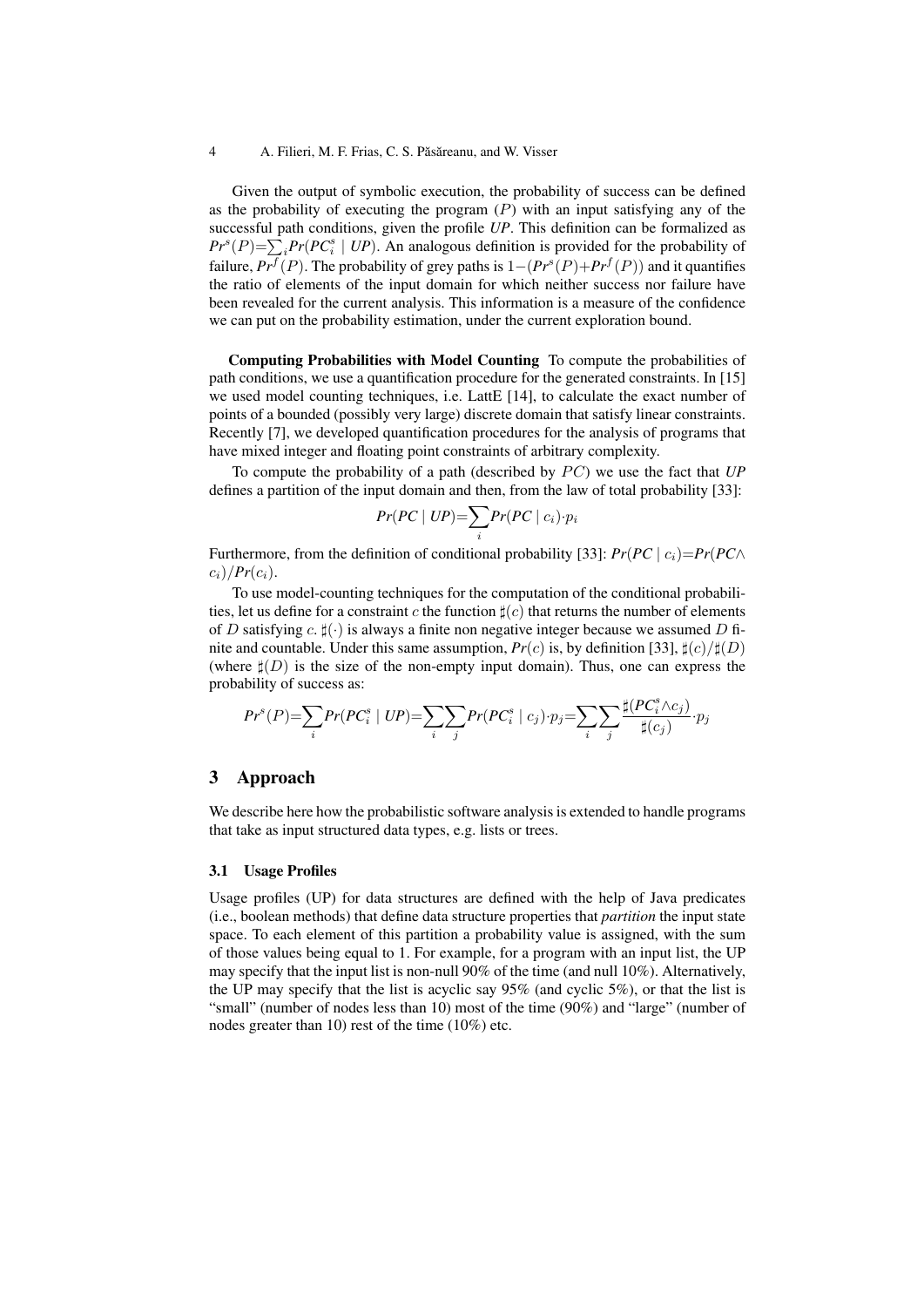As before, we restrict ourselves to finite input domains, which for data structures also lead to a limited number of possible heap nodes for the input. It is the responsibility of the user to ensure that the predicates in the UP define a partition of the input domain (i.e. a division of the domain as the union of non-overlapping non-empty subdomains).

#### 3.2 Symbolic Constraints

SPF can analyze programs with unbounded data structures as inputs, using lazy initialization [25]. The result of symbolic execution is a set of paths, each characterized by a path condition that encodes both numeric and heap constraints.

The numeric constraints are generated whenever a branching condition on primitive (numeric) fields is evaluated. The heap constraints are generated during the lazy initialization of instructions that perform a first access to an uninitialized field (i.e., bytecodes aload, getfield, and getstatic).

The heap constraints can have the following forms:

- *ref*=*null*. Reference *ref* points to *null*.
- $-$  *ref* $\neq$ *null*. Reference *ref* is non *null*.
- $-ref_1=ref_2$ . References *ref*<sub>1</sub> and *ref*<sub>2</sub> are aliased (points to the same object in the heap).
- $-ref_1 \neq ref_2$ . References *ref*<sub>1</sub> and *ref*<sub>2</sub> are not aliased.

Example Consider the Java code in Listing 1.1 [25] that declares a class Node for a linked lists. Fields elem and next represent the node's integer value and a reference to the next node in the list, respectively. Method swapNode destructively updates its input list, referenced by the implicit parameter this, according to a numeric condition on the first two nodes.

## Listing 1.1: List example.

```
1 class Node {
2 int elem;
   Node next;
 4
   5 Node swapNode() {
      6 if(elem > next.elem) {
        Node t = next;next = t.next;9 t.next = this;
10 return t;
\frac{11}{12}return this;
13 }
14 - 1
```
Symbolic execution with lazy initialization results in seven symbolic paths (see Figure 1), due to the  $if$  condition and the different aliasing possibilities in the input

These symbolic execution paths together represent all possible actual executions of swapNode. The PCs represent an isomorphism partition of the input space, e.g.,  $PC_7$ describes all (cyclic or acyclic) input lists with at least three nodes such that the first element is greater than the second element. The analysis reports a *failure* for  $PC_1$  – the method raises an unhandled NullPointerException. There are no grey paths (since there are no loops).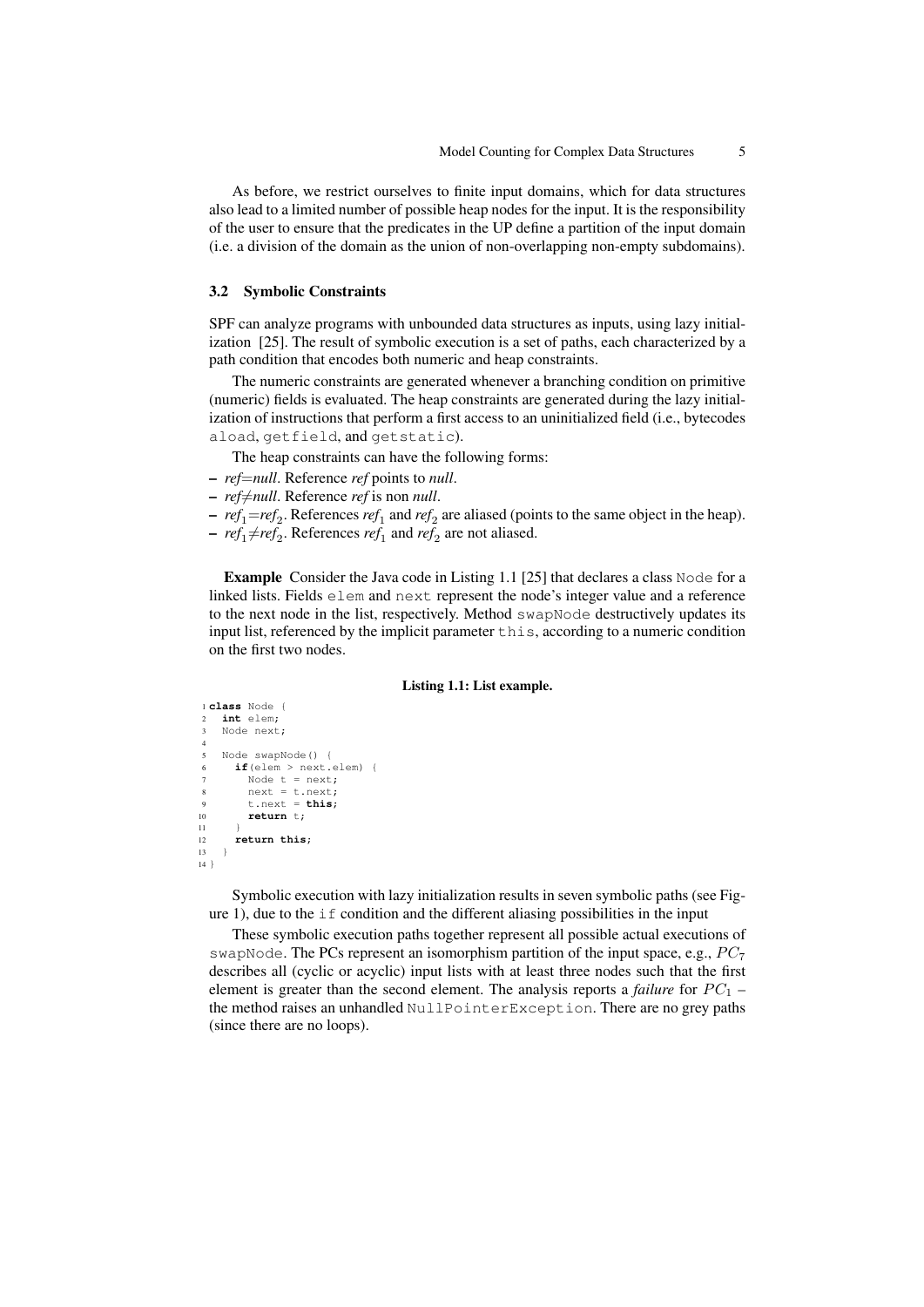- $PC_1$ : in.next=null∧in≠null
- $PC_2$ : in.next=in∧in≠null
- PC<sub>3</sub>: in.next≠in∧in.next≠null∧in≠null∧in.elem≤in.next.elem
- $PC_4$ : in.next.next=null∧in.next≠in∧in.next≠null∧in≠null∧in.elem>in.next.elem
- $PC_5:$  in.next.next=in∧in.next $\neq$ in∧in.next $\neq$ null∧in $\neq$ null∧in.elem>in.next.elem
- PC<sub>6</sub>: in.next.next=in.next∧in.next≠in∧in.next≠null∧in≠null∧in.elem>in.next.elem
- $PC_7:$  in.next.next $\neq$ in∧in.next.next $\neq$ in.next $\wedge$ in.next.next 6=null∧in.next6=in∧in.next6=null∧in6=null∧in.elem>in.next.elem

Figure 1: Symbolic paths from method **swapNode**.



As an illustration of lazy initialization consider the symbolic execution of next  $=$   $t$ .next; for the symbolic heap configuration depicted in the root of the tree in Figure 2. In the figure a "blob" indicates field next pointing to it is uninitialized (it has not been accessed yet by the symbolic execution along this path). "E0" and "E1" represent some fresh symbolic values for the numeric field elem; a "?" means that a field of numeric (or other primitive) type has not been initialized yet. Dashed arrows depict a branching of nondeterministic choices, describing all the possible instantiations of the symbolic structure. Since t.next is uninitialized, SPF uses "lazy initialization" to assign it either null, a new symbolic object with uninitialized fields, or an object created during a previous initialization (resulting for our example in two instances of circular lists). Intuitively, this means that SPF makes four different assumptions about the shape of the input list according to different aliasing possibilities and it explores all of them systematically. The PCs are updated according to these choices. Once t.next has been initialized the execution proceeds according to the Java semantics.

## 3.3 Model Counting For Data Structures

Though the counting-based probabilistic analysis method from Section 2 can be applied on any finite input domain, we need an efficient procedure for counting data structures. In the worst case a complete (and expensive) enumeration of all the possible input instances (up to a pre-specified bound) might be performed. A less expensive alternative, that we proposed in [15] is to use Korat [9] for the data structure enumeration. Korat is a tool that performs constraint-based generation of structurally complex test inputs for Java programs. Korat's goal is to systematically generate all complex test data structures (within prescribed bounds) for the purpose of testing. Although Korat was not designed for model counting we can use it to compute all input data structures that satisfy a complex predicate within pre-defined bounds. The predicate is written as a boolean method often called repOk, whose body can embed any arbitrarily complex computation. The *finitization* of the input domain is accomplished by specific Korat methods to specify bounds on the size of input data structures as well as on the domain of primitive fields.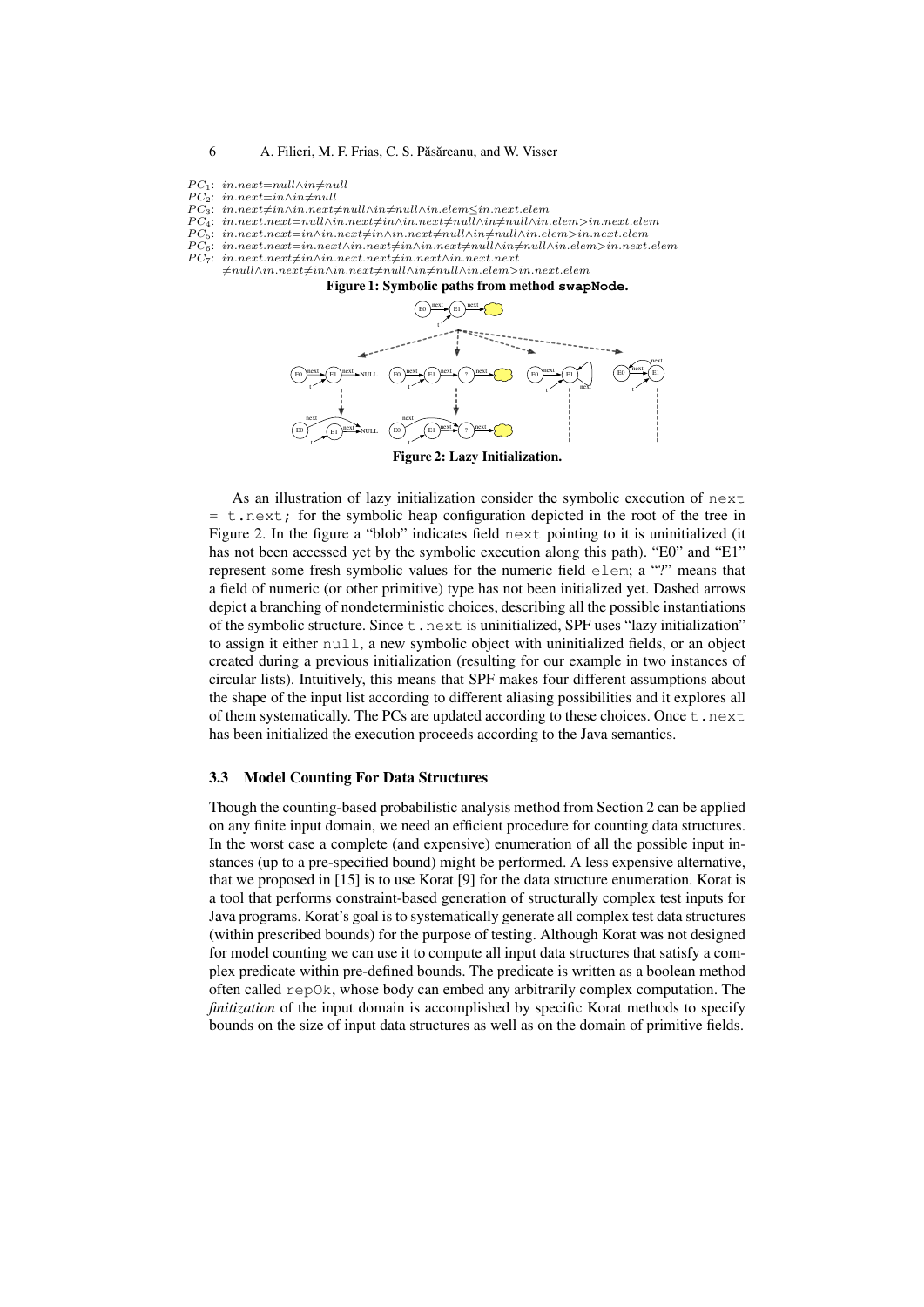Thus we can encode the constraints provided by symbolic execution together with the constraints from the usage profile as a repOK predicate and run Korat to count the data structures that satisfy the constraints for the given finitization. Experiments with this approach (see Section 4) show that it often scales poorly when the path constraints contain a combination of heap and numeric constraints, and the numeric domains are very large. This is due to the enumeration of the valid values for integer fields performed by Korat. In the next section we propose an efficient alternative method.

## 3.4 Model Counting using Lazy Initialization

We propose to use symbolic execution with lazy initialization to efficiently generate and count the data structures that satisfy given constraints. The core insight is to use lazy initialization to enumerate the structures, but to keep the constraints on the numeric fields of the structures*symbolic*; the valid assignments for these symbolic fields can then be counted with an off-the-shelf model counting procedure, such as LattE [2]. LattE implements Barvinok's algorithm [4], which constructs a generating function suitable for determining the number of points within a convex polytope without enumeration.

To count the number of solutions to a set of mixed heap and numeric constraints, we apply symbolic execution with lazy initialization to a boolean method encoding the constraints (similar to the repOk method in Korat). The model counting procedure requires thus two inputs:

Method repOk: Java boolean method encoding the constraints; returns true if the structure satisfies the constraints (e.g. the list is acyclic).

Finitization: Domain bounds for both reference and numeric data (e.g., a list may have up to 5 nodes, whose elements are between 1 and 10).

For example, if we want to count all the acyclic lists having at most 6 nodes, whose elements are between 1 and 10, we would use the code reported in Listing 1.2.

## Listing 1.2: Counting acyclic lists.

```
1 class List{
2 Node head;
   3 boolean repOkacyclic(){
      4 Set<Node> nodes = new HashSet<Node>();
     Node iterator = head:
     6 while(iterator!=null){
          ' check acyclic
       8 if(!nodes.add(iterator))
         9 return false;
10 //check bounds
11 if(iterator.elem<1||iterator.elem>10)
12 return false;<br>13 if(nodes.size>6
       13 if(nodes.size>6)
14 return false;
15
16 iterator=iterator.next;
17 }
18 return true;
19 }
20
21 public static void main(String[] args){
22 List L0 = new List();
23 L0=(List) Debug.makeSymbolicRef("L0",L0);
24 if(L0!=null)
25 assert (L0.repOkacyclic());
26 \t 327 }
```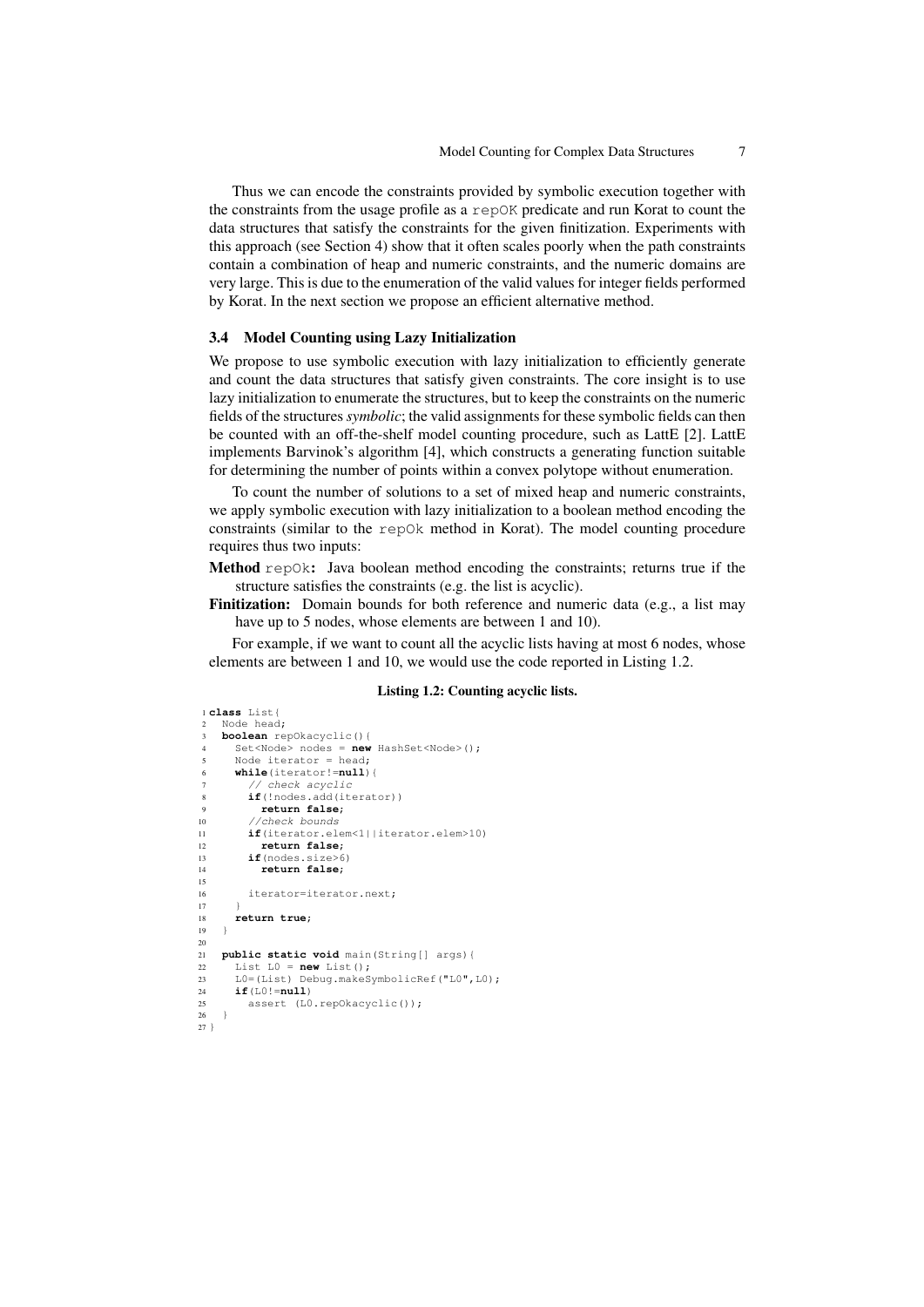The symbolic execution of the program in Listing 1.2 collects as successful path conditions (i.e. not leading to an exception) all the symbolic structures representing an acyclic list with at most 6 nodes, whose elements are integers between 1 and 10.

The main method summarizes the steps required for counting these structures:

- 1. Create a symbolic instance of the structure. In SPF syntax, see lines 22 and 23.
- 2. Execute the method repOkacyclic. This step drives the execution toward exploring all the valid structures, expanding and concretizing all of them, i.e. leaving only symbolic numeric variables to be analyzed.
- 3. Preempt the execution from exploring structure outside the valid domain or not satisfying the constraints. For brevity, we just assert the repOkacyclic predicate.

The total number of acyclic lists can thus be obtained applying established model counting solutions on the success path conditions, which now predicate only on the numeric fields. The result in this case would be 6,543,210 acyclic lists out of 7,654,321 lists with up to 6 nodes (and elements between 1 and 10).

Note that encoding the repOk is subtle, as it not only encodes the given constraints but it also includes code to enumerate all the structures up to bounds given in the finitization. Similar to Korat, the structure of the repOk is crucial to the efficiency of the method. If repOk would first enumerate all structures and only then determine if they are valid (according to the given constraints) our approach would not benefit from lazy initialization (but it would still benefit from solving the numeric constraints separately).

In our implementation we provide a code skeleton for enumerating all data structures (to which users can add their constraints). Input bounds are provided in a configuration file. Internally SPF backtracks when the bounds on heap nodes are reached. Bounds on numeric fields are fed directly to the constraint solvers.

#### 3.5 Probabilistic Software Analysis

Counting the instances of a data structure satisfying a given predicate enables us to compute the probability of target program events to occur, given a specific usage profile.

As an example let us compute the probability of failure (in this case, throwing a NullPointerException) when executing the swapNode method of Listing 1.1. Assume a usage profile that specifies that the input list is acyclic with probability 0.9 and it is cyclic with remaining probability 0.1. There is only one failure symbolic path (revealed by a null pointer exception in the evaluation of the if condition). The path condition for the failure path, as revealed by SPF, is

 $input \neq null \land input.next = null$ 

Since this path condition is only satisfiable for acyclic lists, we get the probability of failure  $Pr^f(P)$ :

> $0.9 \cdot \frac{\sharp (input \neq null \land input.next = null \land acyclic(input))}{\sharp (i \neq j \land (i \neq j \land i \land (i \neq j \land (i \neq j \land (i \neq j \land (i \neq j \land (i \neq j \land (i \neq j \land (i \neq j \land (i \neq j \land (i \neq j \land (i \neq j \land (i \neq j \land (i \neq j \land (i \neq j \land (i \neq j \land (i \neq j \land (i \neq j \land (i \neq j \land (i \neq j \land (i \neq j \land (i \neq j \land (i \neq j \land (i \$  $\sharp (acyclic(nput))$

The results of model counting are  $\sharp (input \neq null \land input.next = null \land acyclic(input))=$ 10 and  $\sharp (acyclic(input))= 1,111,111$ , for lists with up to 6 nodes and elem ranging over 1..10, giving probability of failure  $8.1·10<sup>-6</sup>$ .

One can argue that we should simply correct the error in method swapNode (for example adding a null check). However imagine a scenario where this method is part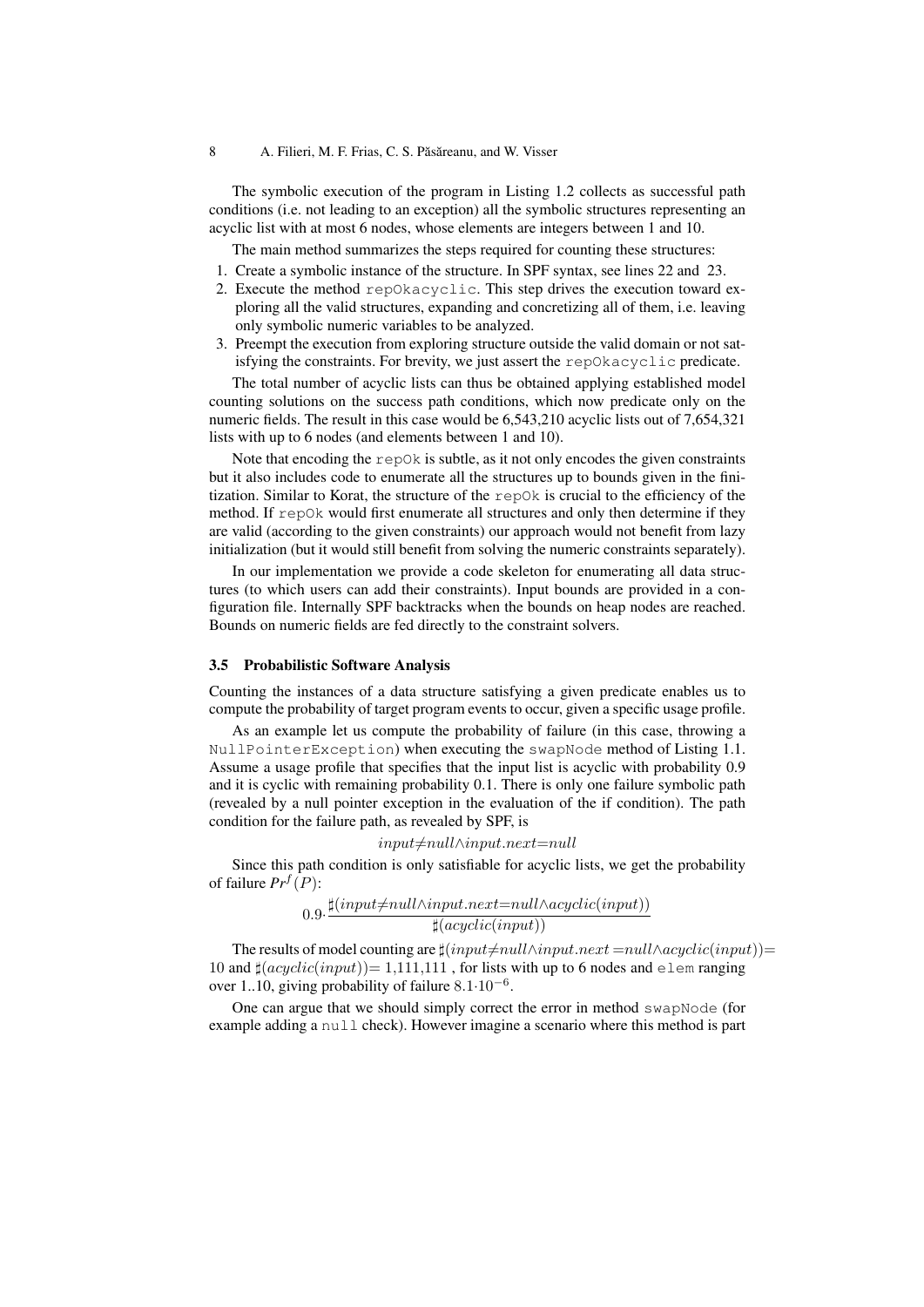of a large code base and that usage (calling context) of the method indicates that the probability of the list being null is very small. In such cases PSA becomes very useful, for example, to "rank" the errors according to the likelihood of occurrence, allowing developers to focus on high probability errors first. More example applications of PSA will be discussed in Section 4.

Embedded usage profiles. In the computation above we have followed the approach in [15] and computed the effects of the UP after the path constraints have been collected. An alternative way introduced in [28] consists in embedding the usage profile as "preconditions" (assume statements) in the code. Listing 1.3 shows an example of embedded UP for the analysis of the swapNode method. For the usage profile that states that the input list is acyclic 90% of the time (and cyclic 10%) We use a symbolic variable, *up*, uniformly distributed in the range  $1 \leq up \leq 100$ , for controlling the distribution of the input values.

#### Listing 1.3: Embedded UP for the List example.

```
1 List L0 = new List();
  L0=(List)Debug.makeSymbolicRef("L0",L0);
3 if(up<=90){
         4 Debug.assume(L0!=null && L0.repOkacyclic());
5 }else{
         6 Debug.assume(L0!=null && L0.repOkcyclic());
7 }
8 L0.swapNode();
```
The assume statements are implemented using the built-in Debug.assume() method from SPF [32]. The failure probability can then be computed using model counting for the numeric constraints encoded in the path conditions for the failure paths.

Both ways for handling UPs are supported in our tool with analogous performance overhead, leaving to the developer the choice whether keeping the UP and the code separated or included in the same file.

#### 3.6 Optimizations

In this section we describe optimizations included in our analysis that allow us to improve scalability.

BLISS (Bounded Lazy Initialization with Sat Support) [35], is an optimization specifically tailored to improve the lazy initialization of data structures during symbolic execution. Data structures usually obey strong restrictions on their structure and stored data, under the form of *class invariants*. Some typical invariants are "the items in this list are sorted", or "if a node is red, then both its children are black" (for red– black trees). BLISS exploits known class invariants to compute *tight bounds* on the data structure fields. Intuitively, a tight field bound is a relational upper bound (set of pairs) on the (relational) semantics of Java class fields. A tight field bound for a Java field  $f$ , is a binary relation between unique field identifiers that only relates pairs  $\langle i_1,i_2 \rangle$  that are feasible, i.e., for which there exists a structure satisfying both the class invariant and the canonical labeling of identifiers, that includes in the memory heap objects with identifiers  $i_1$  and  $i_2$  such that  $i_1.f=i_2$ .

During lazy initialization, whenever an object  $o$  is dereferenced through a (symbolic) object field  $f$ , three possibilities have to be considered, namely [25]: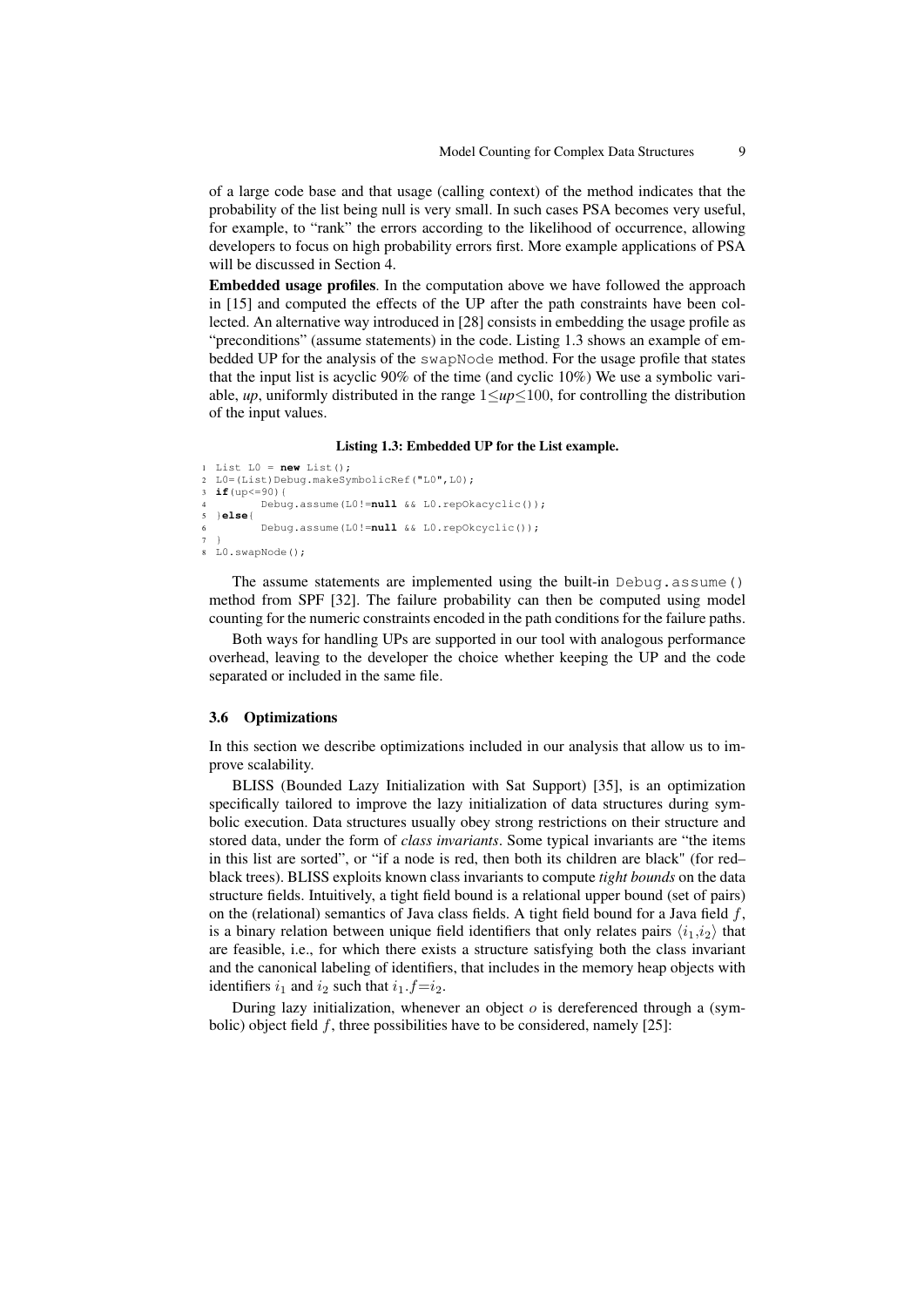– *o.f* is initialized as the null value,

 $-$  o. f is initialized as a pre existing object o' in the memory heap, and

 $-$  o.f is initialized as a new object o''.

The tight field bounds allow to reduce the choices in the first and second case (the latter being the most expensive). BLISS prunes those symbolic executions where the (partially) symbolic memory heap contains enough information to determine it can not be extended into a feasible heap. Intuitively, the concrete parts of the partially symbolic heap are translated as constraints that are conjoined with an automatically generated propositional description of the class invariant. A satisfiability checker is used to determine whether the symbolic parts of the heap can be concretized into a fully concrete memory heap satisfying the class invariant. Those partially symbolic heaps producing a negative outcome can be safely pruned from the symbolic execution process. BLISS can improve lazy initialization significantly [35] and occupies a natural place in the context of this work.

As already mentioned, in this paper we focus on integer constraints, whose models are counted with Latte [2] (to cope with floating-point numbers and nonlinear constraints, it is straightforward to use qCoral [7] in place of Latte). The complexity is in terms of the number of variables and the number of constraints. For large constraints, the procedure could be very time consuming. We address this problem by first simplifying the constraints and using a divide-and-conquer approach [15] that divides large path conditions into *independent constraints* which can then be solved independently. Intuitively two constraints are independent if the sets of variables they constrain have no intersection. The approach facilitates caching and reusing counting results.

# 4 Implementation and Experience

In this section we report an experimental comparison of an implementation of our approach with Korat (Section 4.1) and a set of case studies demonstrating its applicability for probabilistic software analysis (Section 4.2).

We implemented our approach on top of SPF [32] v6. The collection of path conditions followed by the probability computations are implemented by means of JPF listeners. Experiments were performed on a workstation with Intel Core i7-2600 processor with a 3.40 GHz clock speed and 8 GB DDR3 RAM, running Linux 3.2.0. 6 GB of heap memory were allocated for the Java virtual machine. All the times are in seconds. TO means the execution has been interrupted after a timeout of 5 hours. OOM means the execution ran out of memory.

## 4.1 Comparing with Korat

We compared the result and execution time of our approach, with and without BLISS (denoted SPF and SPF+BLISS), versus Korat on counting the valid instances of four known data structures showing different complexity dimensions: linked list, red-black tree, binomial heap and AVL tree. We vary the number of nodes in each structure and the size of the domain of values that can be stored. We remark that Korat has not been designed for model counting, but its smart enumeration capabilities can be used for this goal [15] making it a good baseline for comparison. For BLISS we used the field bounds from previous studies.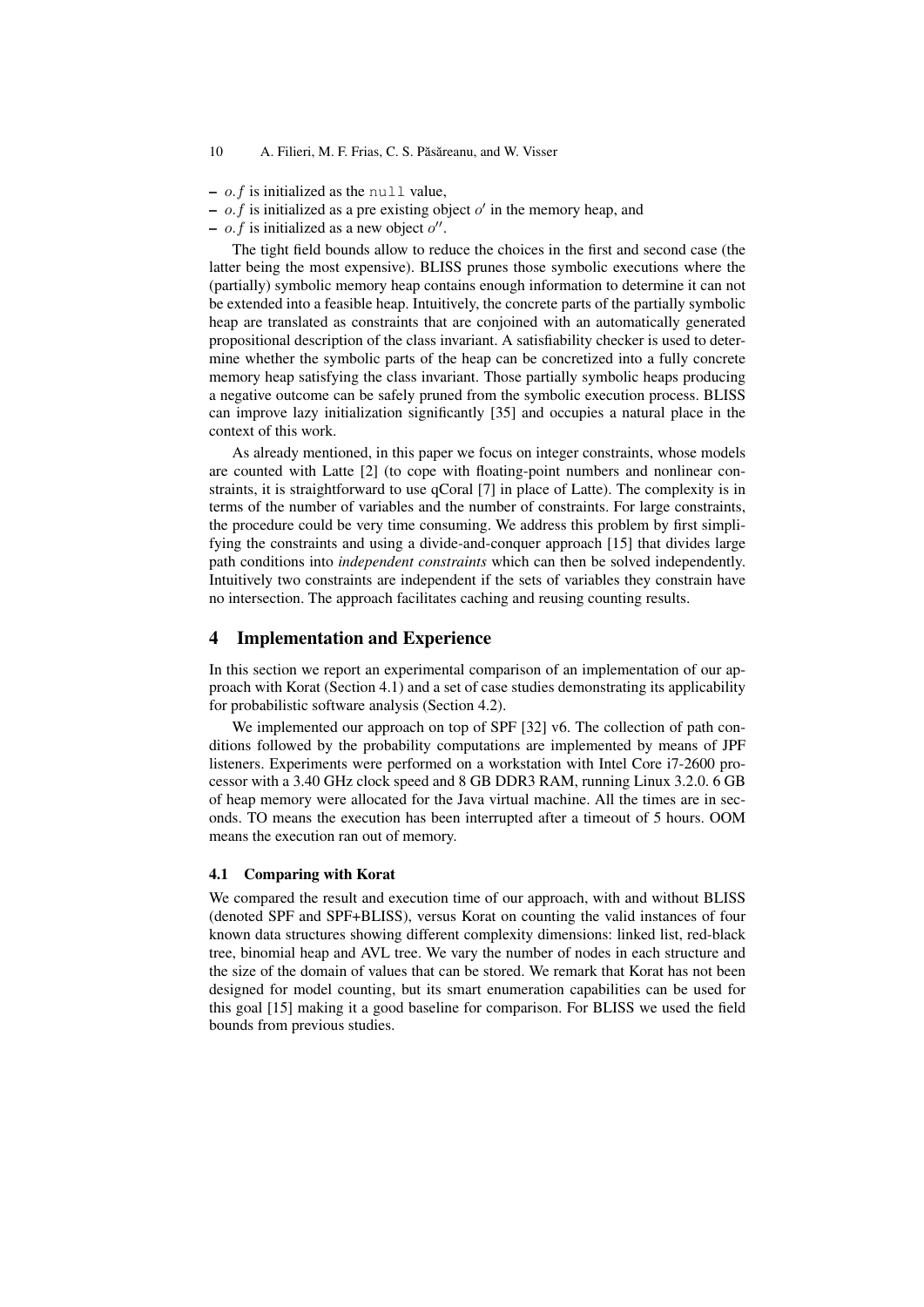The results are reported in Table 1. The columns SPF, SPF+BLISS, and Korat report the analysis time for our approach with and without BLISS and for Korat, respectively.

*LinkedList*. This data structure implements a doubly linked list where each node contains an integer field. Korat fails to explore the whole input domain within 5 hours for all the cases where the list was composed of 10 nodes and the integer domain contained 20 or more elements. On the other hand, SPF-based analyses terminate in less than 2 seconds for all the considered cases. Notably, due to the simplicity of this structure, the benefit of adding BLISS does not yield any perceivable improvements.

*RedBlackTree*. Red-black trees are significantly more complex than linked lists, both because of the higher number of references involved and the preservation of their invariants, which requires rebalancing techniques to guarantee the red-black property [13]. The main bottleneck of Korat remains on the size of the integer domain, when the number of nodes grows. On the other hand, for smaller integer domains the increased complexity of the structure has a modest impact on the performance of Korat. The number of nodes has instead a significant impact on the performance of SPF-based tools, with SPF running out of memory already with 8 nodes. Introducing BLISS reduces significantly the execution time and memory consumption in this case, since it prevents the symbolic execution to explore unnecessary invalid structures. This allows it to cope with larger instances.

*BinomialHeap*. Despite being operationally simpler than red-black trees, binomial heaps can also be characterized by a set of invariants making BLISS more effective in detecting invalid structures before their complete exploration. This results in a shorter execution time of SPF+BLISS with respect to SPF. Notice how SPF and SPF+BLISS scale better than Korat even for small sizes of the integer domain.

*AVLTree*. AVL trees are search trees whose rebalancing is triggered by the violation of a simpler invariant than red-black trees (the heights of the subtrees of every node can differ by at most one). In this case BLISS produces a smaller improvement compared to the case of red-black trees, though still reducing the analysis time of SPF. Korat achieves a good scalability over this structure, though if does not scale for larger instances where the integer domain has 20 elements or more.

In summary, for SPF-based techniques varying the size of the integer domain does not produce significant variations in the analysis time, while an enumeration-based approach unable to symbolically abstract the integer fields of the structures suffers scalability issues even for relatively small integer domains (20 or 50 elements). On the other hand, the complexity of the references structure is the main bottleneck of SPFbased tools, which are required to enlarge the scope of symbolic execution, reducing the benefits of lazy initialization. The use of BLISS is particularly beneficial when rich invariants (which impose strong requirements on structures) are available, allowing to prune symbolic execution paths heading toward the exploration of invalid structures.

## 4.2 Probabilistic Analysis

Probabilistic software analysis can be used for answering questions like:

1. *Which program methods are worth focusing on to improve the software responsiveness perceived by the users?*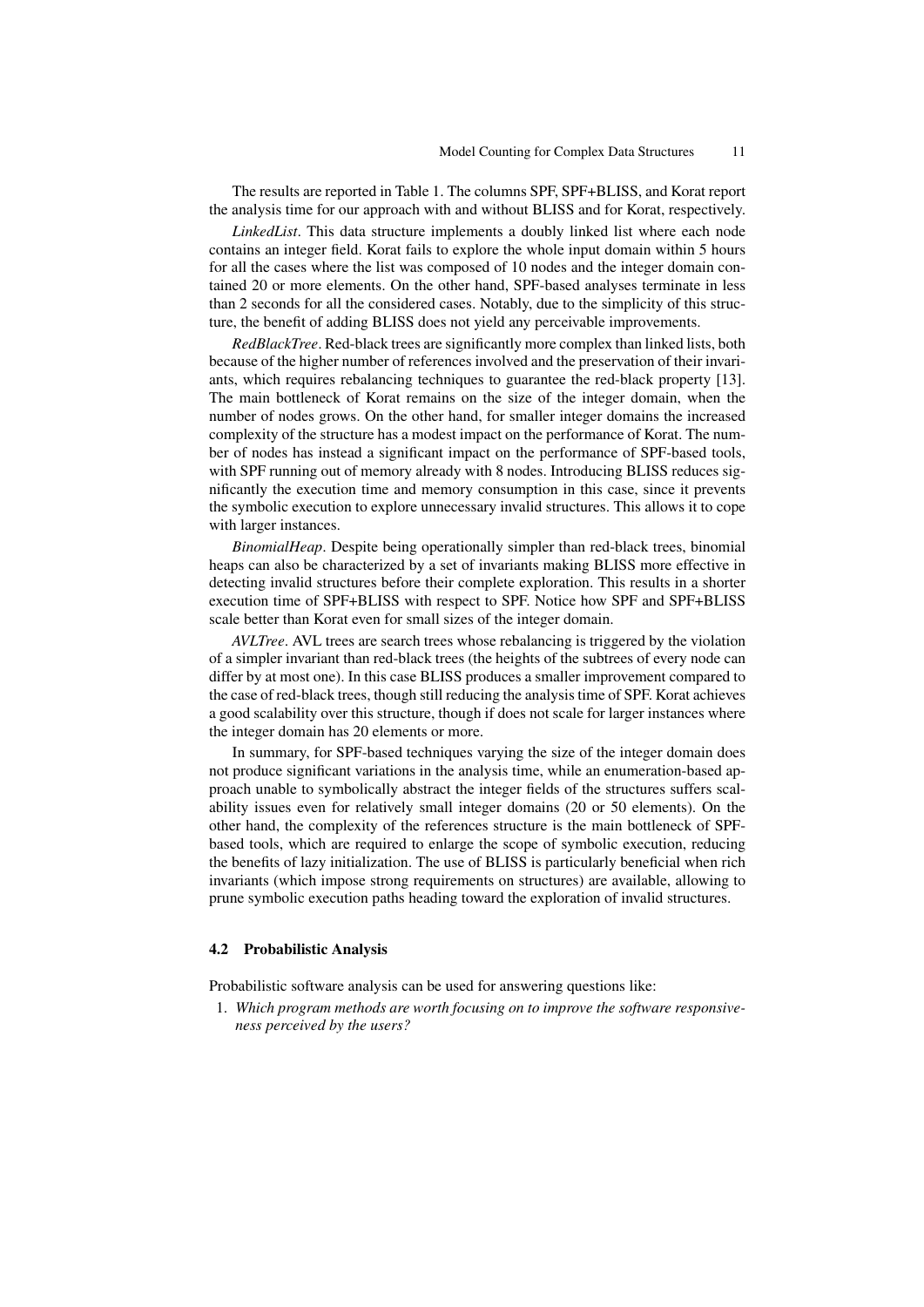|              | <b>Nodes</b> | Ints                 | Count                                               | <b>SPF</b>       | <b>SPF + BLISS</b> | Korat                              |
|--------------|--------------|----------------------|-----------------------------------------------------|------------------|--------------------|------------------------------------|
|              |              | 10                   | 11,111                                              | $\boldsymbol{0}$ | $\boldsymbol{0}$   | $\boldsymbol{0}$                   |
|              | 5            | 20                   | 168,421                                             | $\boldsymbol{0}$ | $\boldsymbol{0}$   | $\mathbf{0}$                       |
| LinkedList   |              | 50                   | 6,377,551                                           | $\boldsymbol{0}$ | $\boldsymbol{0}$   | 3                                  |
|              |              | 70                   | 24,357,971                                          | $\mathbf{0}$     | $\boldsymbol{0}$   | 13                                 |
|              |              | 100                  | 101,010,101                                         | $\mathbf{0}$     | $\mathbf{0}$       | 51                                 |
|              |              | 10                   | 1,111,111,111                                       | $\mathbf{1}$     | $\mathbf{1}$       | 986                                |
|              | 10           | 20                   | 538,947,368,421                                     | $\mathbf{1}$     | 1                  | <b>TO</b>                          |
|              |              | 50                   | 1,992,984,693,877,551                               | $\mathbf{1}$     | 1                  | TO                                 |
|              |              | 70                   | 40,938,441,884,057,971                              | 1                | 1                  | <b>TO</b>                          |
|              |              | 100                  | 1,010,101,010,101,010,101                           | $\mathbf{1}$     | 1                  | <b>TO</b>                          |
|              |              | 10                   | 1,111,111,111                                       | $\overline{1}$   | 1                  | <b>TO</b>                          |
|              | 15           | 20                   | 1,724,631,578,947,368,421                           | $\mathbf{1}$     | 1                  | TO                                 |
|              |              | 50                   | 622,807,716,836,734,693,877,551                     | 1                | 1                  | TO                                 |
|              |              | 70                   | 68, 805, 239, 274, 536, 231, 884, 057, 971          | 1                | 1                  | TO                                 |
|              |              | 100                  | 10,101,010,101,010,101,010,101,010,101              | $\mathbf{1}$     | 1                  | <b>TO</b>                          |
|              | <b>Nodes</b> | Ints                 | Count                                               | <b>SPF</b>       | <b>SPF + BLISS</b> | Korat                              |
|              |              | $\overline{4}$       | 29                                                  | 26               | 8                  | $\overline{0}$                     |
|              | 5            | 10                   | 3,197                                               | 27               | 8                  | $\boldsymbol{0}$                   |
|              |              | 20                   | 146,093                                             | 26               | 8                  | 3                                  |
|              |              | 50                   | 17,912,981                                          | 27               | 8                  | 363                                |
|              |              | 70                   | 100,606,073                                         | 26               | 8                  | 476                                |
|              |              | 100                  | 618,318,461                                         | 26               | 8                  | 2,796                              |
|              |              | $\overline{4}$       | 29                                                  | <b>OOM</b>       | 328                | $\boldsymbol{0}$                   |
| RedBlackTree | 8            | 10                   | 13,037                                              | <b>OOM</b>       | 300                | 1                                  |
|              |              | 20                   | 10,378,733                                          | <b>OOM</b>       | 358                | 238                                |
|              |              | 50                   | 33, 633, 553, 781                                   | <b>OOM</b>       | 354                | <b>TO</b>                          |
|              |              | 70                   | 570,417,679,113                                     | <b>OOM</b>       | 366                | <b>TO</b>                          |
|              |              | 100                  | 10,968,862,744,061                                  | <b>OOM</b>       | 357                | TO                                 |
|              |              | $\overline{4}$       | 29                                                  | <b>OOM</b>       | 2,560              | $\overline{4}$                     |
|              | 10           | 10                   | 14,101                                              | <b>OOM</b>       | 2,738              | 8                                  |
|              |              | 20                   | 55,795,117                                          | <b>OOM</b>       | 2,754              | 2,936                              |
|              |              | 50                   | 1,943,776,206,661                                   | <b>OOM</b>       | 2,841              | TO                                 |
|              |              | 70                   | 71,482,977,220,937                                  | <b>OOM</b>       | 2,742              | <b>TO</b>                          |
|              |              | 100                  | 3,021,060,476,356,221                               | <b>OOM</b>       | 2,774              | TO                                 |
|              | <b>Nodes</b> | Ints                 | Count                                               | <b>SPF</b>       | $SPF + BLISS$      | Korat                              |
|              |              | 6                    | 2,016                                               | $\overline{c}$   | 1                  | $\mathbf{0}$                       |
|              |              |                      |                                                     |                  |                    |                                    |
|              | 5            | 10                   | 19,371                                              | $\overline{c}$   | 1                  | $\mathbf{0}$                       |
|              |              | 20                   | 497,616                                             | $\overline{c}$   | 1                  | $\boldsymbol{0}$                   |
|              |              | 50                   | 42,613,101                                          | $\overline{c}$   | $\mathbf{1}$       | 28                                 |
|              |              | 70                   | 223,543,216                                         | $\overline{c}$   | 1                  | 152                                |
|              |              | 100                  | 1,305,473,076                                       | $\overline{2}$   | 1                  | 880                                |
|              |              | 11                   | 276,834,504                                         | 30               | 13                 | 382                                |
|              | 10           | 20                   | 70,790,816,523                                      | 30               | 13                 | TO                                 |
| BinomialHeap |              | 50                   | 482,258,613,959,406                                 | 30               | 12                 | TO                                 |
|              |              | 70                   | 13,057,541,269,423,978                              | 30               | 13                 | TO                                 |
|              |              | 100                  | 439,699,627,791,397,061                             | 30               | 13                 | <b>TO</b>                          |
|              |              | 16                   | 1,320,960,601,687,363                               | 562              | 129                | <b>TO</b>                          |
|              | 15           | 20                   | 31,844,676,603,881,568                              | 559              | 128                | TO                                 |
|              |              | 50                   | 19,743,228,678,771,046,522,656                      | 562              | 130                | TO                                 |
|              |              | 70                   | 2,836,624,163,763,256,508,895,748                   | 560              | 133                | <b>TO</b>                          |
|              |              | 100                  | 562,643,897,792,832,103,640,559,436                 | 569              | 129                | TO                                 |
|              | <b>Nodes</b> | Ints                 | Count                                               | <b>SPF</b>       | <b>SPF + BLISS</b> | Korat                              |
|              |              | $\overline{4}$       | 25                                                  | 47               | 39                 | $\mathbf{0}$                       |
|              | 8            | 10                   | 6,893                                               | 66               | 61                 | $\boldsymbol{0}$                   |
|              |              | 20                   | 5,617,865                                           | 66               | 59                 | 92                                 |
|              |              | 50                   | 18,955,370,261                                      | 69               | 59                 | TO                                 |
|              |              | 70                   | 323,071,208,925                                     | 67               | 58                 | TO                                 |
|              |              | 100                  | 6,232,176,942,521                                   | 67               | 58                 | TO                                 |
| AVLTree      | 10           | $\overline{4}$<br>10 | 25<br>7,393                                         | 190<br>303       | 139<br>249         | $\boldsymbol{0}$<br>$\overline{2}$ |
|              |              |                      |                                                     |                  |                    |                                    |
|              |              | 20<br>50             | 24,093,465<br>745,531,143,261                       | 308<br>303       | 253<br>253         | 932<br>TO                          |
|              |              | 70                   | 26,986,817,918,525                                  | 307              | 255                | TO                                 |
|              |              | 100                  | 1,128,548,943,898,521                               | 304              | 252                | TO                                 |
|              |              | $\overline{4}$       | 25                                                  | 707              | 423                | $\boldsymbol{0}$                   |
|              | 13           | 10                   | 7,393                                               | 2,804            | 2,408              | 17                                 |
|              |              | 20                   | 95,928,665                                          | 3,318            | 2,983              | TO                                 |
|              |              | 50                   | 194,611,435,515,261                                 | 3,362            | 3,000              | TO                                 |
|              |              | 70<br>100            | 24,729,749,799,273,725<br>3,588,938,338,577,002,521 | 3,343<br>3,330   | 2,977<br>2,951     | <b>TO</b><br>TO                    |

# Table 1: Comparison of SPF, SPF+BLISS, and Korat (time in seconds).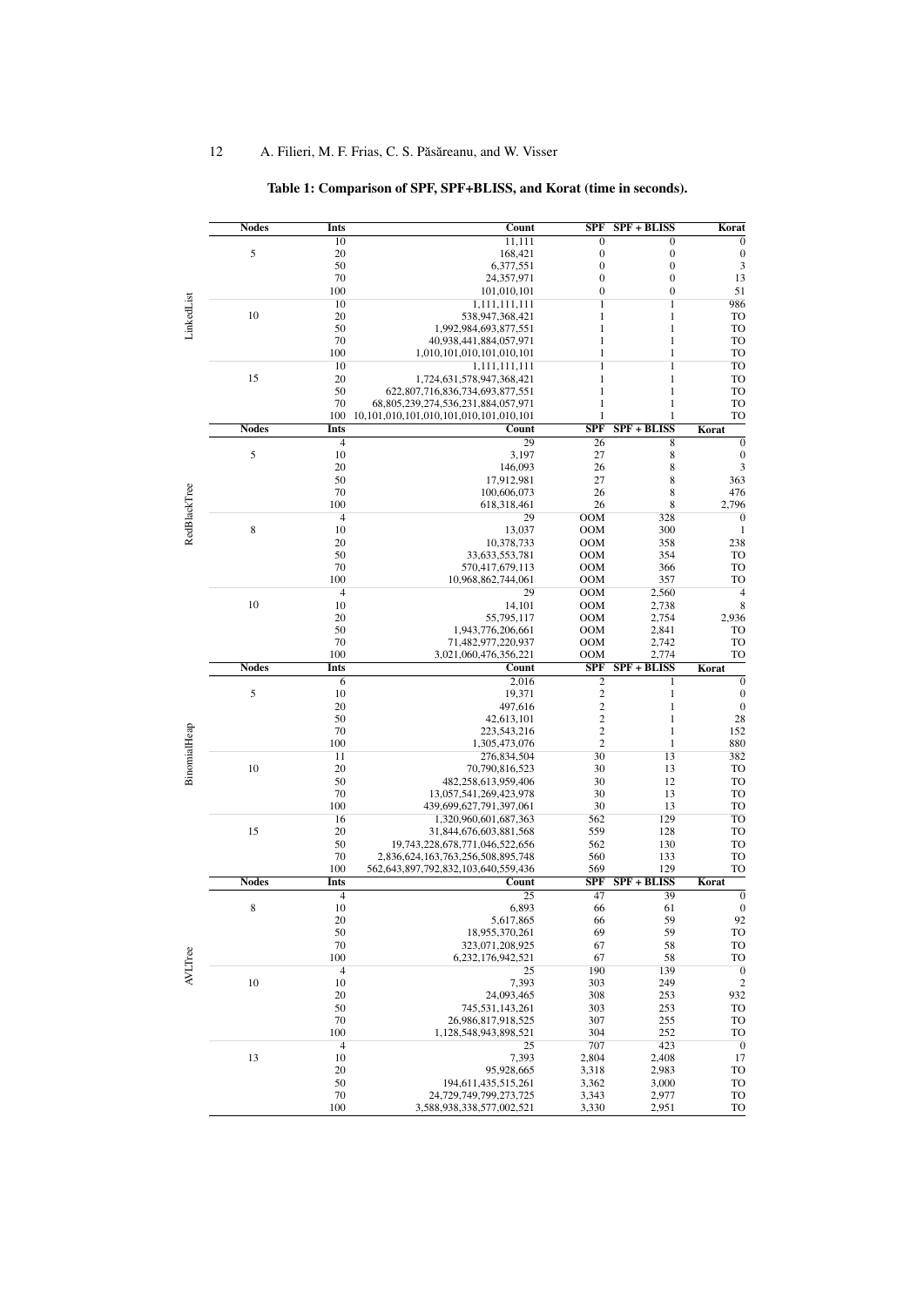- 2. *How likely is a bug to show up when the program is used according to a specific profile?*
- 3. *What is the perceived reliability of software for different classes of usages?*

In this section we report three example application of our probabilistic software analysis technique by casting these question on small program snippets manipulating data structures to show the applicability scope of this technique.

1. Rotations in a red-black tree. Red-black trees are kept *almost balanced* after every insertion or deletion [13]. This is achieved by a potentially expensive rotation operation. Considering the insertion of an integer value within the range 0−20 into a tree having from 0 to 4 nodes, *how frequently should we expect a rotation will be required to rebalance the tree?*

Though this is just an example, answering this kind of question allows one to quantify the frequency a certain method is expected to be invoked during a program execution. This would help assessing the global impact of improving the efficiency of a specific method, and support the decisions of a developer.

In this example, the problem space is given by the set of all the valid trees with up to 4 nodes and the finite subset of integers between 0 and 20. This space counts 567,882 elements. Out of them, inserting the integer value into the tree requires at least one rotation operation in 168,112 cases, about 29.6%.

This type of information can also be exploited to compute a complexity index for operations on data structures tailored to specific usage profiles the program is expected to handle.

2. Assessing the criticality of an actual bug. Class BinomialHeap used as part of the examples in this paper was first used as part of a benchmark in [39]. In [17] it was determined that method  $ext{ractMin}$  had a subtle bug that required a binomial heap with at least 13 nodes to be exposed. An example of an input exposing this bug is given in [17, Fig. 6]. A consequence of this bug is that upon execution of extractMin, the resulting binomial heap no longer satisfies its required property (attribute size no longer reflects the actual number of nodes in the binomial heap).

Although there is a bug in this structure, *how likely is this bug to actually show up when the* extractMin *method is invoked?*

In order to count the number of inputs that lead to a failure state (one in which attribute size does not model the actual number of nodes in the resulting binomial heap), we analyzed the code in Listing 1.4.

## Listing 1.4: Bug in BinomialHeap (BH).

```
1 public static void main(String[] args) {
   2 BH B0 = new BH();
   3 B0 = (BH) Debug.makeSymbolicRef("B0", B0);
   4 if (B0 != null && B0.repOk()){
     5 B0.extractMin();
     assert B0.size == B0.numNodes();
7 }
8 }
```
Executing symbolically the main method allows the repOk to generate all valid structures. Those structures that violate the assert statement generate errors that are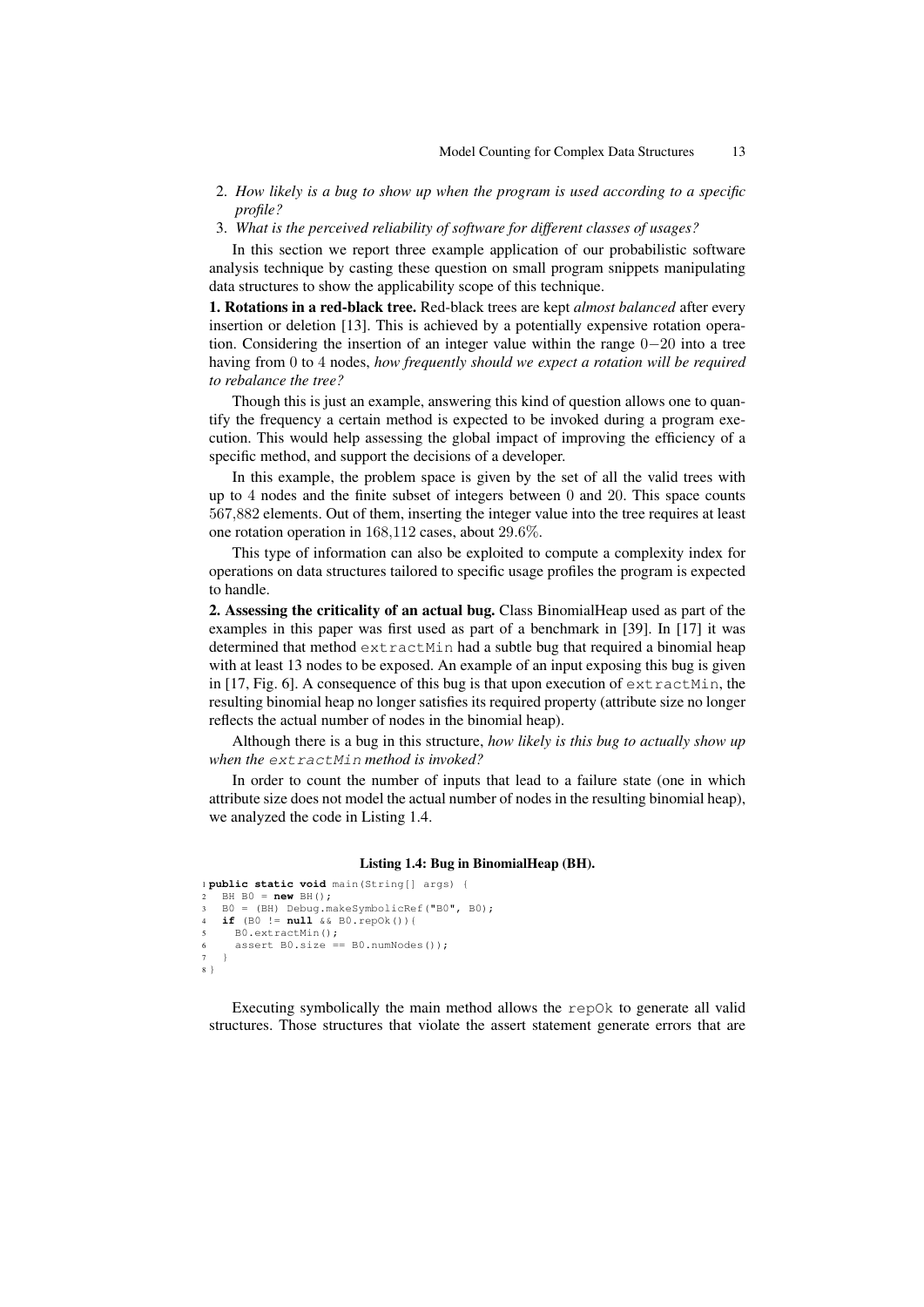| <b>Nodes</b> | Ints | # Valid                | # Failing              | <b>Fail prob</b> | Time (s)   |
|--------------|------|------------------------|------------------------|------------------|------------|
| 12           | 0.12 | 70.401.948.540         |                        |                  | $28 + 74$  |
|              | 0.20 | 14,829,486,591,568     |                        |                  | $28 + 73$  |
|              | 0.30 | 1.269.649.449.162.048  |                        |                  | $28 + 71$  |
| 13           | 0.13 | 1.921.213.899.450      | 1.546.032.456.492      | 0.804            | $49 + 151$ |
|              | 0.20 | 278.713.724.302.816    | 235,789,399,182,528    | 0.845            | $49 + 142$ |
|              | 0.30 | 36.285.348.047.086.752 | 31.636.080.812.285.208 | 0.871            | $48 + 147$ |

Table 2: Number of inputs exposing the extractMin bug.

caught by the underlying JVM, which then stores the numeric path conditions for further counting of failing instances. Table 2 presents our results.

When 12 or less elements are inserted in the heap, the bug will never show up (confirming previous evaluations regarding this bug [23,35]). So users following this behavior will not notice the presence of the bug.

When at least 13 elements are inserted, there is the chance for the bug to show up. However, how likely this is to occur in practice heavily depends on the size of the domain allowed for the integer values. Indeed, the bug does not systematically occur for every possible set of elements. Looking at Table 2, when only integers between 0 and 13 are allowed (with each value having the same probability), more than 80% of the executions will violate the assertion. These figures can also be used to assed the difficulty of catching such bug with naive randomized testing.

In Table 2, we report for each given numbers of nodes and integer values, the number of valid inputs in the state space, the number of inputs leading to a failure, as well as the probability of running into a faulty outcome. Running time is presented under the form  $t_1+t_2$ , with  $t_1$  the time required to compute the number of valid inputs, and  $t_2$  the time required to compute the failing ones. Notice also in this case how times increase as the number of nodes increases, yet remain stable for a number of nodes despite the number of integer values considered.

3. Impact of different usage profiles. In the following we consider the impact of different usage profiles on the running example of the *List* from Listing 1.1. We consider the case where we have at most 6 nodes and the numeric value in each node is in the range of 1..10.

In Section 3.5, we evaluate the probability of throwing an exceptions when executing the method swapNode on the List example. The usage profile we considered was: 10% cyclic lists and 90% acyclic lists. Since we had 1,111,111 acyclic lists and for 10 cases of these the exception is thrown (see Section 3.5), while none of the 6,543,210 acyclic ones lead to an exception, the failure probability under this profile can be computed as:

 $Pr^{f}(P) = 10.0/6543210 + .9.10/1111111 = 8.1.10^{-6}$ 

*How does this probability change if the input lists were distributed differently?* Let us consider the case where we have  $90\%$  chance of a list being not null and  $10\%$  chance that the list is null. Obviously there is only one list that is null and the remaining 7,654,320 cases are not null. Therefore we obtain the following probability for the failure:

$$
Pr^f(P)=.9.10/7654320+.1.0/1=1.1758.10^{-6}
$$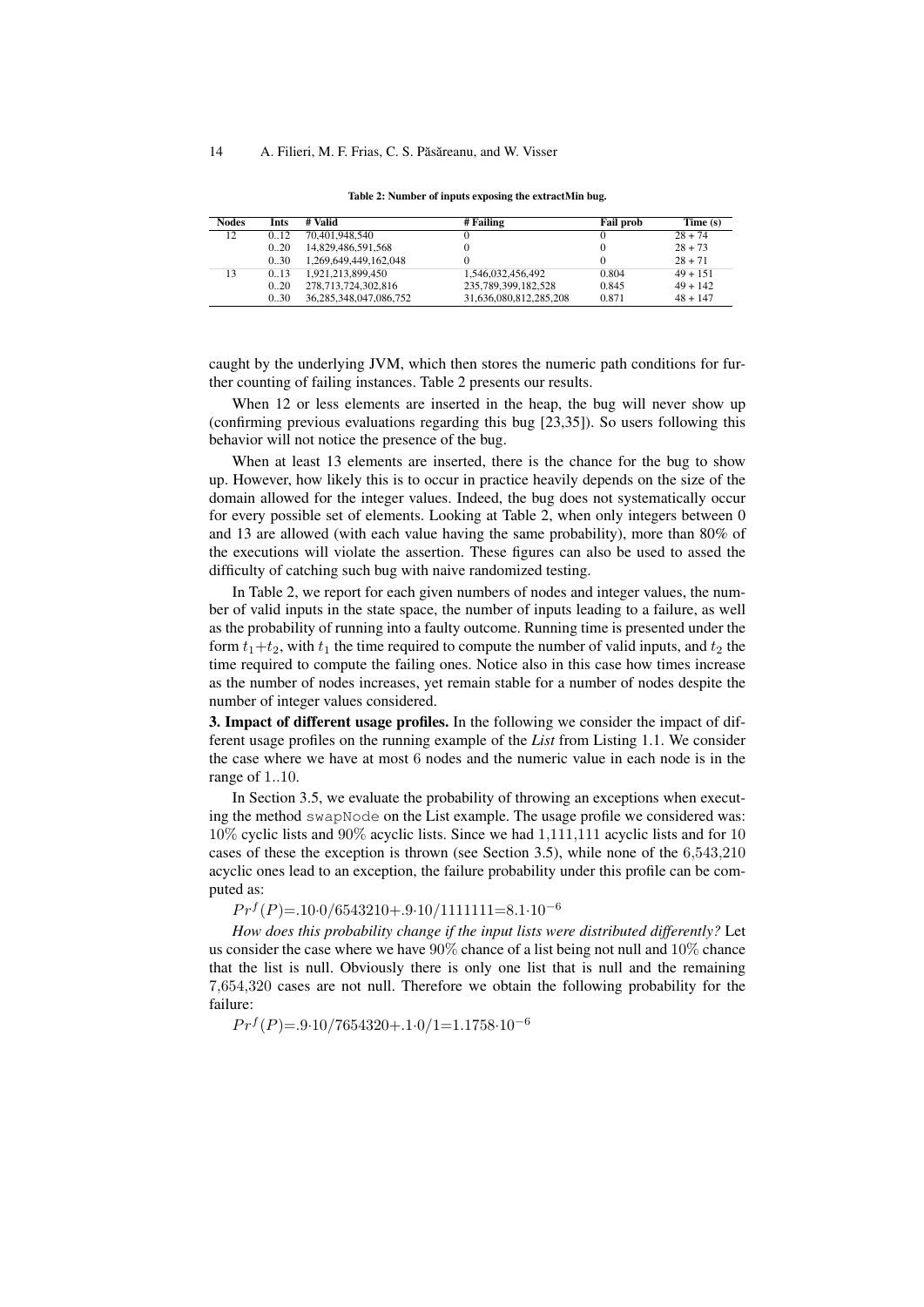The last case is where we use the length of the list in the usage profile. Specifically we consider there to be  $80\%$  chance that the list length is less than 4 and  $20\%$  change that you have a list of at least 4 nodes (and no more than 6 as for finitization). There are 4,321 lists of less than 4 nodes and 7,650,000 lists of size 4 and more. Notice that none of the lists with 4 or more nodes can cause an exception. The probability for the exception is thus:

 $Pr<sup>f</sup>(P) = .8·10/4321+.2·0/7650000 = 1.85·10<sup>-3</sup>$ 

Concluding, the different usage profiles make a substantial difference in the probability of an exception being thrown for the analyzed null pointer dereference. This illustrates the importance of usage profiles when performing probabilistic software analysis, which is in turn able to provide quantitative results tailored for each different (probabilistic) assumption about the usage of the software.

## 5 Threats to Validity

We have used data structures as examples. As simple as they may seem, these and similar examples have been frequently used as case studies in the evaluation of SPF and come as examples with the Korat distribution, making them appropriate for the comparison.

Computing bounds and writing declarative invariants pose extra burden on the users of SPF+BLISS. This is not a part of the technique, and the user may decide not to use the BLISS optimization. Yet BLISS naturally fits in this research as one may conclude from the experiments reported in Table 1.

We did not verify the implementation. For all the subjects where at least two of the three methods completed the analysis within the time bound of 5 hours, the resulting counts matched, cross validating their correctness for the cases under investigation.

# 6 Related Work

Several model counting tools are available but they do not support data structures directly. Birnbaum et al. [6] present an algorithm for counting (boolean) models of propositional formulas. Barvinok's algorithm uses Integer Linear Programming (ILP) to count integer models [4]. As already mentioned, LattE[14] implements (an enhanced version of) Barvinok's algorithm. RelSat solves instances of propositional SAT using constraint satisfaction problem (CSP) look-back techniques [1].

Several (dynamic) symbolic execution techniques encode data-structure constraints using a theory of select/store (e.g. KLEE [10]). In such techniques there is no need to explicitly initialize the references as they can deal with symbolic references. Note however that the counting of data-structure models can not be done simply on the symbolic formulas, using e.g. [11] for counting over SMT constraints. E.g. one can not simply count all the (cyclic and acyclic) lists up to size 100 by applying SMT-based model counting over a constraint that encodes "true". Instead, our procedure, that blends explicit enumeration with symbolic reasoning, could be used.

The SMC tool [29] addresses constraints on strings. It counts model for constraints written in a string language expressive enough to model constraints arising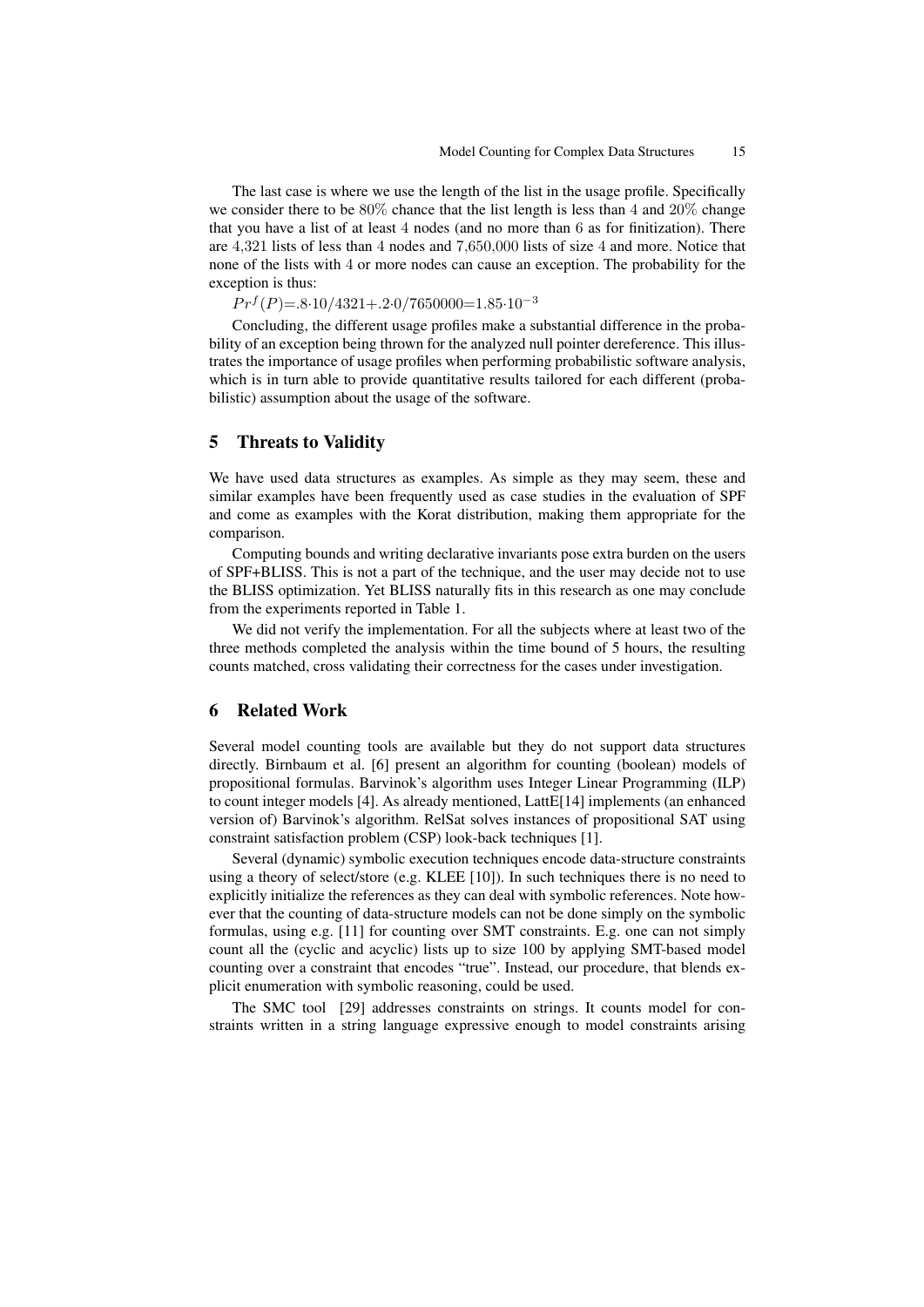from JavaScript applications and UNIX C utilities. It uses a technique that leverages generating functions as a basic primitive for combinatorial counting, and it is therefore quite different than our approach, which aims at handling arbitrary data structures.

Our work is also related to probabilistic program analysis [21], probabilistic abstract interpretation [30] and probabilistic model checking [22]. We discuss some of the work below.

Probabilistic analysis based on symbolic execution has been described in e.g., [18,36,15]. Geldenhuys et al. [18] considered uniform distributions for the inputs, linear integer arithmetic constraints, and used LattEMacchiato [14] to count solutions of path conditions produced during symbolic execution. Sankaranarayanan et al. [36] and Filieri et al. [15] proposed similar techniques to compute probabilities of violating program assertions. Both techniques remove the restriction of uniform distributions. As with [18] both approaches only consider linear constraints. Sankaranarayanan et al. developed algorithms based on Linear Programming (LP) solvers for under and overapproximations of probabilities. Filieri et al. used the LattEtool to compute probabilities. Follow-on work provides treatment of nondeterminism [28] and describes statistical exploration of symbolic paths [16]. Another simulation-based approach for the analysis of probabilistic programs has been proposed in [31].

The technique in [7] proposed a compositional quantification of the solution space based on Monte Carlo estimation. The approach can deal with arbitrarily complex numeric constraints over floating-point domains. Bouissou *et al.* [8] and Adje *et al.* [3] handle non-linear numeric constraints with a combination of abstraction based on affine and p-box arithmetic. The approach relies on the use of noise variables to represent the uncertainty of non-linear computations.

Lazy initialization is related to materialization of summary nodes in shape analysis [40]. However its application to model counting is new.

# 7 Conclusions

We presented an technique for model counting over constraints on complex data structures with numeric fields. The technique uses symbolic execution with lazy initialization to compute the satisfying heap structures, while keeping the constraints on numeric data symbolic. The valid assignments for the numeric constraints are then solved with offthe-shelf model counting procedures that target numeric domain. Further field bounds and various constraint optimizations are used to speed-up the technique. Experimental results highlighted the benefits of the proposed technique.

There are many avenues for future work. First note that it is the responsibility of the user to write the complex (Java) predicates; further the user needs to make sure that the predicates in the usage profile are disjoint. To ease this burden we have defined patterns for some commonly used predicates (such as acyclic and size for linked lists) that can be used and modified easily. In the future we would like to explore established logics, such as separation logic, to simplify the specification task. We will then need to synthesize the Java predicates encoding them. We also plan to explore runtime analysis to derive profiles directly from running systems. Further we plan to apply the model counting technique in the security domain.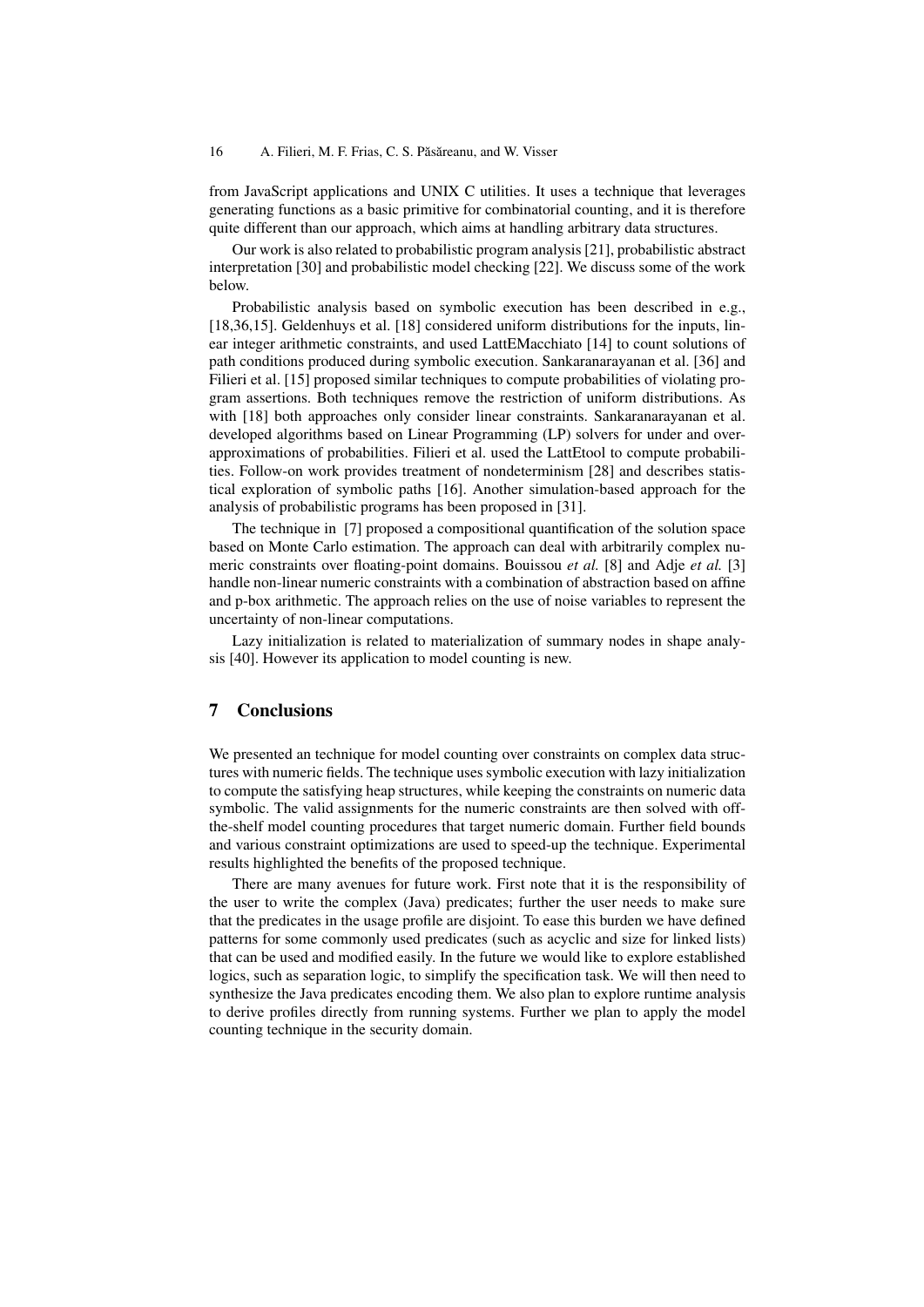## References

- 1. RelSat tool. http://code.google.com/p/relsat/.
- 2. LattE, 2013. https://www.math.ucdavis.edu/~latte/.
- 3. Assale Adje, Olivier Bouissou, Jean Goubault-Larrecq, Eric Goubault, and Sylvie Putot. Static analysis of programs with imprecise probabilistic inputs. In *VSTTE*, volume 8164, pages 22–47. Springer, 2014.
- 4. Alexander I. Barvinok. A polynomial time algorithm for counting integral points in polyhedra when the dimension is fixed. *Math. Oper. Res.*, 19(4):769–779, November 1994.
- 5. Ivan Beschastnikh, Yuriy Brun, Sigurd Schneider, Michael Sloan, and Michael D. Ernst. Leveraging existing instrumentation to automatically infer invariant-constrained models. ES-EC/FSE, pages 267–277, 2011.
- 6. Elazar Birnbaum and Eliezer L. Lozinskii. The good old davis-putnam procedure helps counting models. *J. Artif. Intell. Res. (JAIR)*, 10:457–477, 1999.
- 7. Mateus Borges, Antonio Filieri, Marcelo d'Amorim, Corina S. Păsăreanu, and Willem Visser. Compositional solution space quantification for probabilistic software analysis. In *PLDI*, pages 123–132. ACM, 2014.
- 8. Olivier Bouissou, Eric Goubault, Jean Goubault-Larrecq, and Sylvie Putot. A generalization of p-boxes to affine arithmetic. *Computing*, 94:189–201, 2012.
- 9. Chandrasekhar Boyapati, Sarfraz Khurshid, and Darko Marinov. Korat: Automated testing based on Java predicates. ISSTA, pages 123–133, 2002.
- 10. Cristian Cadar, Daniel Dunbar, and Dawson R. Engler. Klee: Unassisted and automatic generation of high-coverage tests for complex systems programs. In *OSDI*, pages 209–224, 2008.
- 11. Dmitry V. Chistikov, Rayna Dimitrova, and Rupak Majumdar. Approximate counting in SMT and value estimation for probabilistic programs. TACAS, pages 320–334, 2015.
- 12. Lori A. Clarke. A system to generate test data and symbolically execute programs. *IEEE Trans. Soft. Eng.*, 2(3):215–222, 1976.
- 13. T.H. Cormen. *Introduction to Algorithms, 3rd Edition:*. MIT Press, 2009.
- 14. J. A. De Loera, B. Dutra, M. Köppe, S. Moreinis, G. Pinto, and J. Wu. Software for Exact Integration of Polynomials Over Polyhedra. *ACM Commun. Comput. Algebra*, 45(3/4):169– 172, 2012.
- 15. Antonio Filieri, Corina S. Pasareanu, and Willem Visser. Reliability analysis in symbolic pathfinder. In *ICSE*, pages 622–631, 2013.
- 16. Antonio Filieri, Corina S. Pasareanu, Willem Visser, and Jaco Geldenhuys. Statistical symbolic execution with informed sampling. In *FSE*, pages 437–448, 2014.
- 17. Juan P. Galeotti, Nicolas Rosner, Carlos G. L´'opez Pombo, and Marcelo F. Frias. Analysis of invariants for efficient bounded verification. ISSTA, pages 25–36, USA, 2010.
- 18. Jaco Geldenhuys, Matthew B. Dwyer, and Willem Visser. Probabilistic symbolic execution. In *ISSTA*, pages 166–176, 2012.
- 19. Carlo Ghezzi, Mauro Pezzè, Michele Sama, and Giordano Tamburrelli. Mining behavior models from user-intensive web applications. In *ICSE*, pages 277–287, 2014.
- 20. Patrice Godefroid, Nils Klarlund, and Koushik Sen. Dart: directed automated random testing. In *PLDI*, pages 213–223, 2005.
- 21. Andrew D. Gordon, Thomas A. Henzinger, Aditya V. Nori, and Sriram K. Rajamani. Probabilistic programming. In *ICSE FOSE*, pages 167–181, 2014.
- 22. Andrew Hinton, Marta Kwiatkowska, Gethin Norman, and David Parker. PRISM: A Tool for Automatic Verification of Probabilistic Systems. In *TACAS*, pages 441–444. 2006.
- 23. Galeotti J., Rosner N., Lopez Pombo C., and Frias M.F. Taco: Efficient sat-based bounded verification using symmetry breaking and tight bounds. *IEEE Trans. Soft. Eng.*, 39(9):1283– 1307, sept 2013.